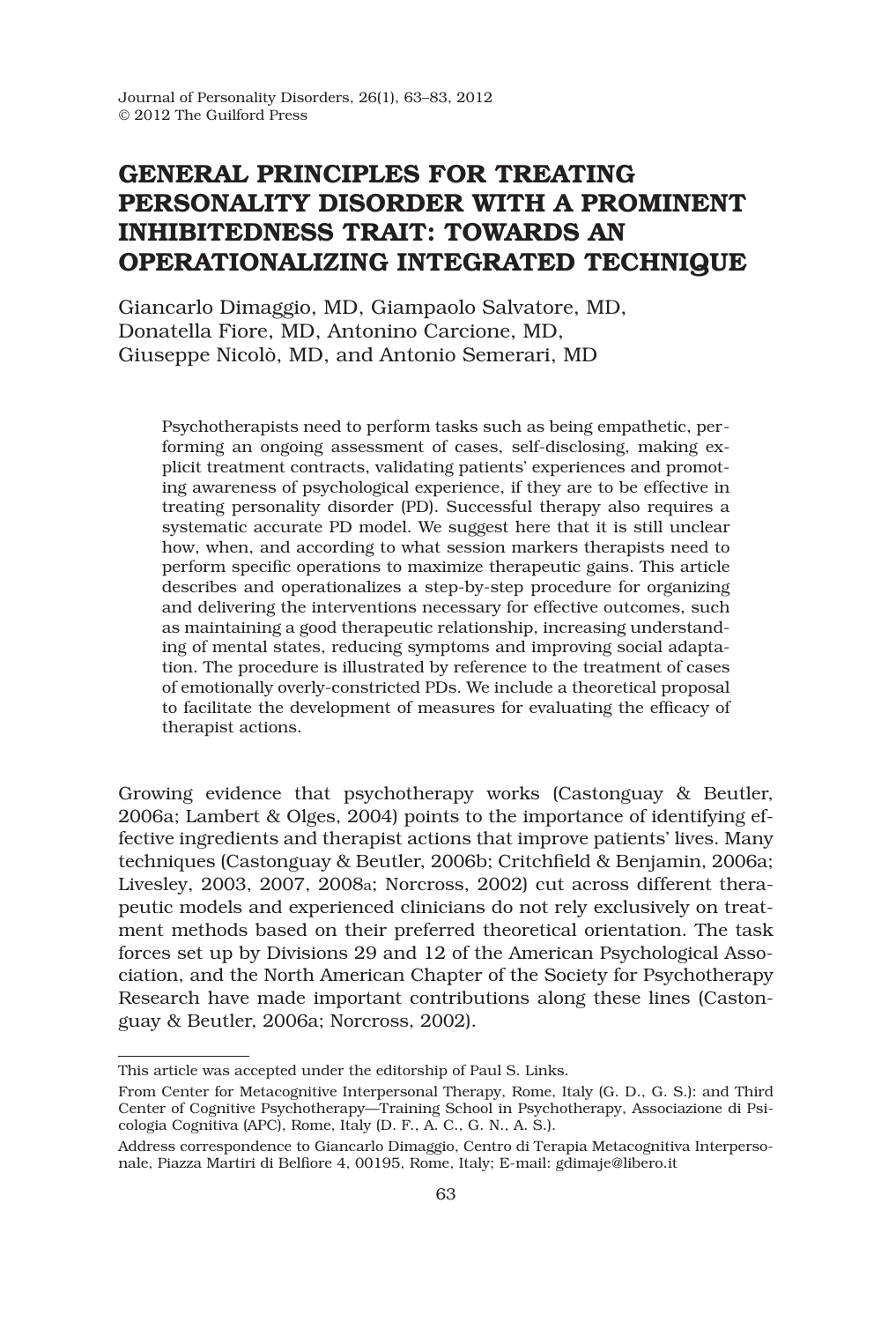Until now, the Task Forces highlighted what a clinician can do to be successful. Effectiveness factors include a strong alliance, therapist selfdisclosure, empathy, goal consensus, positive regard, congruence and genuineness, cooperation, repair of alliance ruptures, management of countertransference, accuracy of interpretations of the relationship, and encouragement. However, it is rather unclear what a therapist needs to do to achieve these (Critchfield & Benjamin, 2006b) and what clinicians using therapy manuals actually do during sessions, what actions actually generate adaptive change (Clarkin, 2008) or increase distress.

The aim of this article is to describe the actions a clinician might take at each point in a therapy based on an understanding of the underlying personality pathology. We propose a step-by-step procedure for using interventions progressively, moving from simpler to more complex ones based on changes in patients' level of functioning and their responses to previous interventions. We illustrate the process by reference to patients overconstricted in their emotions, self-narratives and range of behaviors, that is with an inhibitedness trait (Livesley, 2007; Tyrer et al., 2007), and characterized by low affiliation, avoidance of attachment or intimacy and restrained expression of emotion. These persons are over-controlled, both in emotion and behavior perfectionist, cognitively rigid and not willing to engage in new experiences or take risks (Lynch & Cheavens, 2008). They are usually diagnosed with avoidant, obsessive-compulsive, paranoid, narcissistic, passive-aggressive, dependent, depressive, or schizoid PDs.

The core idea of the procedure is that therapists and patients need to progressively build shared representations of patients' mental states as inferred from patients' self-narratives. Therapists elicit specific autobiographical episodes instead of accepting generalized and abstract statements, and then focus on the details of these relational episodes to discover how a patient felt, thought, and acted. The next step is to identify cause-effect psychological links, e.g., how a thought elicited an emotion or vice-versa, or how an emotion triggered a behavior. As mentalistic knowledge becomes richer, and patients pass from poor awareness of emotions and motives for actions to awareness of how they think, feel, and act in specific relational contexts, therapeutic goals evolve (Stiles, 2006). The next step is to elicit new related episodes until therapist and patient have enough evidence to form hypotheses about the schemas underlying interpersonal exchanges. If psychological information remains inaccessible, the therapeutic goals need to remain in the stage-setting part, until better mental state understanding is achieved. For example, it is pointless to try and change a problematic relational pattern when a patient is not even able to relate episodes in which it is clear how this pattern unfolds and what affects were elicited by the interactions in it.

A successful stage-setting provides the mentalistic information necessary for the second treatment part, in which patients are helped to take a critical distance from their schematic representations, find different ways to think about problems, imagine creative solutions to conflicts, reach a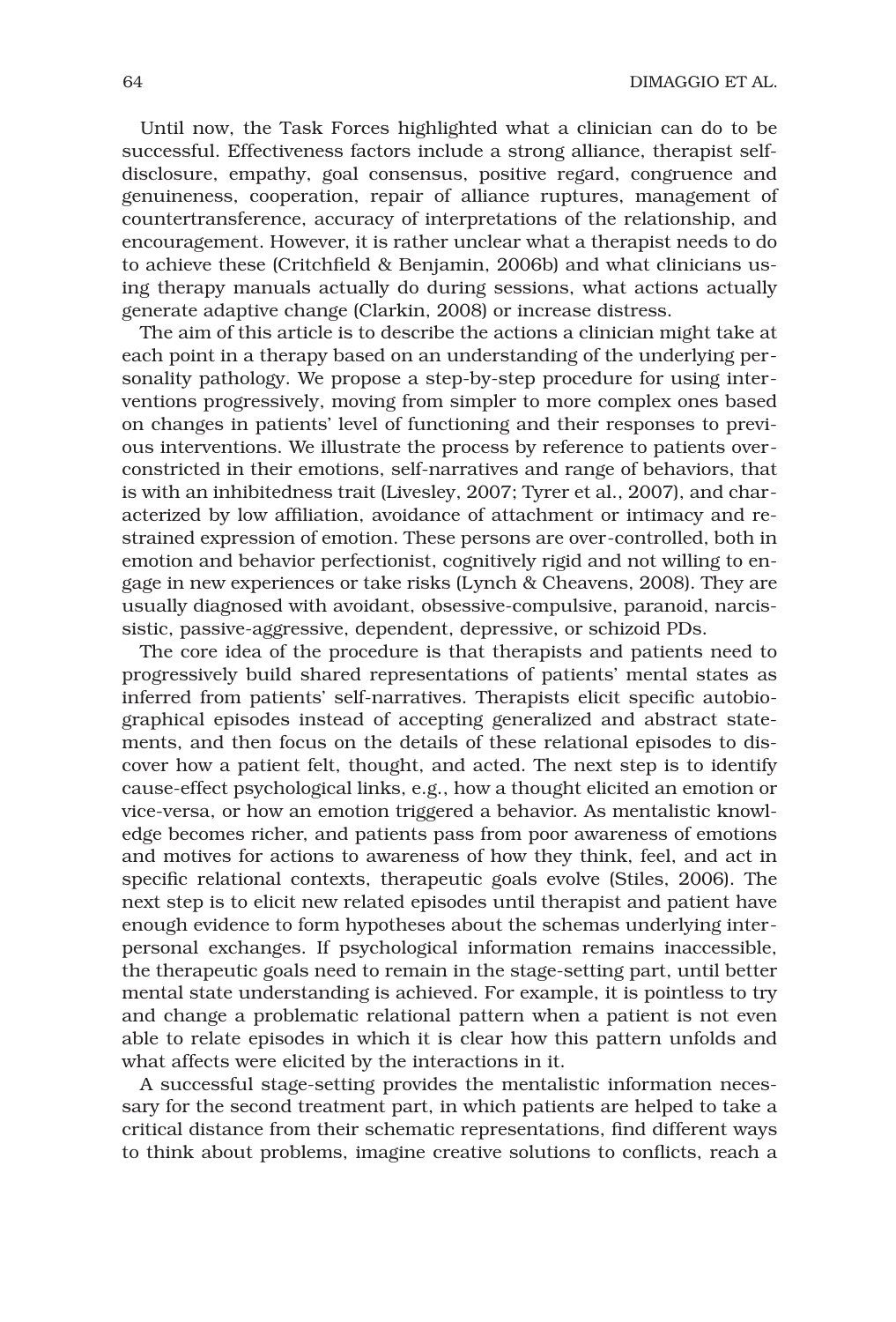larger integrated repertoire of representations of the self-with-other, with nuanced social and problem-solving skills and creative ways for living an adaptive social life, and finally understanding the others.

### A multi-dimensional conception of PD

The elements constituting PD pathology appear to be multidimensional, a range of interventions is therefore required to tackle the different problems (Critchfield & Benjamin, 2006a; Dimaggio, Semerari, Carcione, Nicolò, & Procacci, 2007; Kernberg, 1975; Livesley, 2008b; Meyer & Pilkonis, 2005; Westen, Shedler & Bradley, 2006). For example, a patient might both feature poor emotional awareness and be driven by a negative schema of the self with others and both elements need to be treated, each with its specific techniques. This argues for an integrated approach combining aspects from the various models (Critchfield & Benjamin, 2006a; Livesley, 2003, 2008a), as it is necessary to treat each patient at a particular stage in his or her treatment according to the aspects of the disorder surfacing at that point in therapy.

As regard persons with constricted or inhibited personality traits, their pathology involves: (1) poor metacognition (Bateman & Fonagy, 2004; Dimaggio, Semerari, et al., 2007; Fonagy, Gergely, Jurist, & Target, 2002; Semerari et al., 2003; Semerari, Dimaggio, Nicolò, Procacci, & Carcione, 2007; Vanheule, 2008); (2) stereotyped, constricted, and dysfunctional construction of the relationship between self and others (Benjamin, 1996; Ryle & Kerr, 2002); and (3) over-regulation of emotions and impulses (Ebner-Priemer et al., 2007; Millon & Davis, 1996).

### Poor metacognition

A critical impairment associated with PD is limited comprehension of states of mind—termed metacognition (Dimaggio et al., 2007; Livesley, 2008b) or mentalization (Bateman & Fonagy, 2004). Metacognitive impairments displayed by individuals with PD include difficulty recognizing, describing, and identifying inner experiences and the psychological causes of their behavior, actions, and emotions. Consequently it is difficult for such individuals to put themselves in others' shoes and abandon their own viewpoint to achieve a sophisticated understanding of what drives others to act, feel, or think (Dimaggio, Lysaker, Carcione, Nicolò, & Semerari, 2008; Fonagy, 1991). Similarly, prominent narcissistic, schizoid, or avoidant traits or disorders are related to poor awareness of one's own emotions and their causes (Bach, de Zwaan, Ackard, Nutzinger, & Mitchell, 1994; De Rick & Vanheule, 2007; Dimaggio, Procacci et al., 2007; Lawson, Waller, Sines, & Meyer, 2008; Taylor, Bagby, & Parker, 1997).

Metacognitive dysfunction also involves difficulties forming coherent self-other representations and assuming a bird's-eye view of the multiple aspects of one's involvement in the social world. Metacognitive impair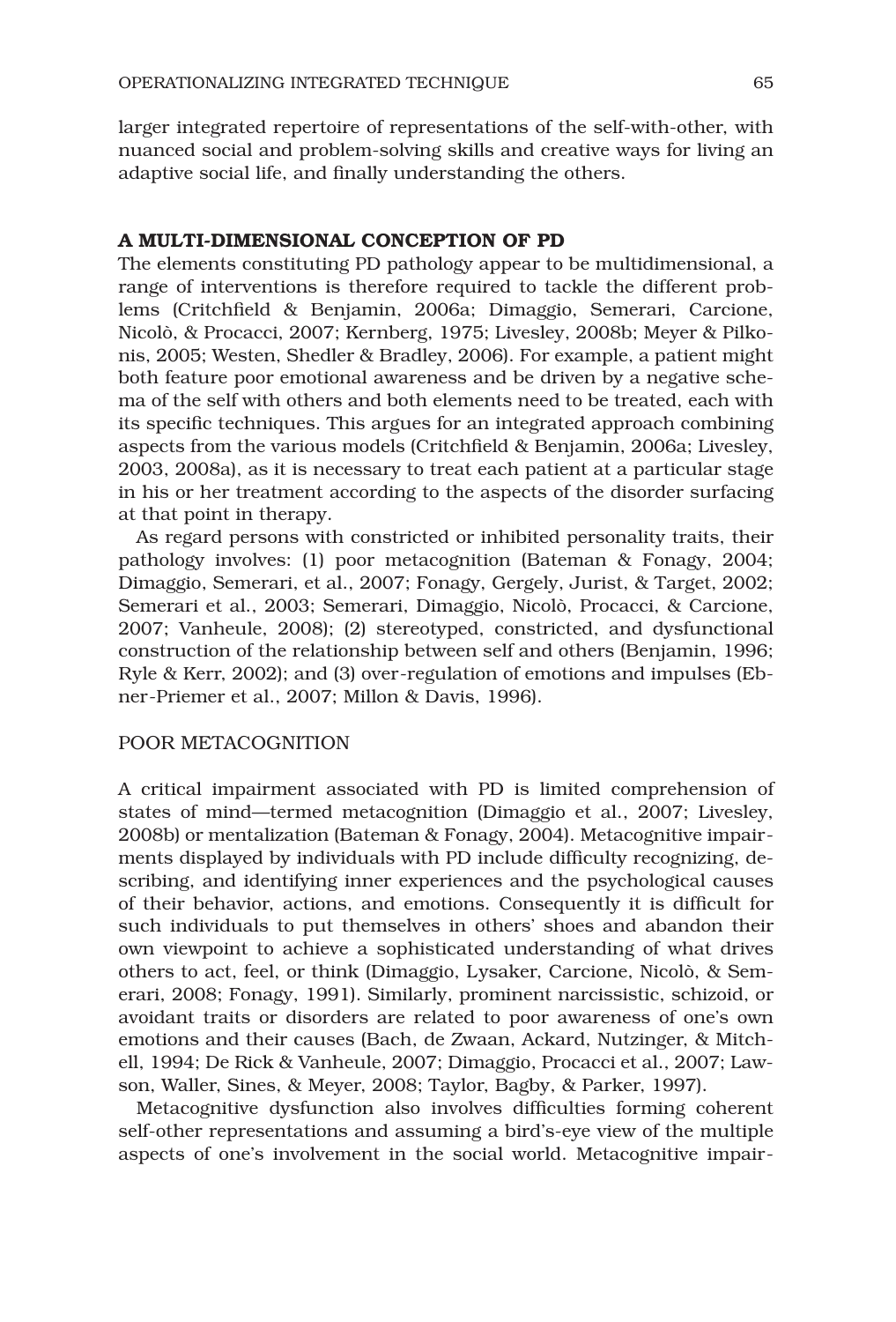ment has substantial implications for treatment: for example, poor emotional awareness predicts poor outcome (Ogrodniczuk, Piper, & Joyce, 2005; Vanheule, 2008). Metacognitive or mentalizing skills appear to increase in good-outcome cases at least in some forms of treatment (Dimaggio, Procacci, et al., 2007; Levy et al., 2006). Treatment should aim at helping patients: to understand their own minds and the causes that lead them to think, act, and feel as they do, to distinguish their fantasies from the real world, to understand the actions of the others might be driven by motives different than their own. Finally, one key goal of therapy could be to promote the ability to use psychological information to cope with symptoms—e.g., "I know now that when I work 14 hours a day I become tired and prone to dissociation, so I have learned to take a break"—and solve social problems.

# Stereotyped, coarctated, and dysfunctional interpersonal schemas

Dysfunctional constructions of self-with-other relationships hamper adaptation. Among the predominant self-representations are not loveable, unworthy, guilty, omnipotent, and betrayed. Those applied to others include rejecting, abusing, mistrustful, deserving punishment, etc. These representations are often paired to form dyads, such as unloveable self/ rejecting other, which influence both decision-making and others' reactions negatively (Andersen, Thorpe, & Kooij, 2007; Ryle & Kerr, 2002).

Successful treatment appears to transform, modulate, and enrich patients' relationship representations (Critchfield & Benjamin, 2006b). As we describe later, patients need to become progressively aware that they are driven by relational patterns forcing them to think, act, and feel in similar ways over time and in different situations. The therapist should then strive to help patients take a critical distance from these expectations, by, for example, recognizing that the others show signs of acceptance instead of the expected criticism. A later but crucial step is everyday practice by patients in order to expand their range of behaviors and schemas with the purpose of living a more flexible and adapted social life.<sup>1</sup>

### Impulse and emotion over-regulation

Inhibited PD patients over-regulate their wishes and affects and do not let their emotions flow. For example, obsessive-compulsive persons have difficulty accessing feelings and do not let feelings guide their actions. In-

<sup>1.</sup> For space reasons, we do not deal in this paper with how a therapist should tackle dysfunctional patterns as they colonize the therapeutic relationship. We merely note that working on the therapy relationship is a core part of an integrated PD therapy (see Clarkin, this issue; Critchfield, this issue) and the procedure we propose is constantly accompanied by in-session relational work.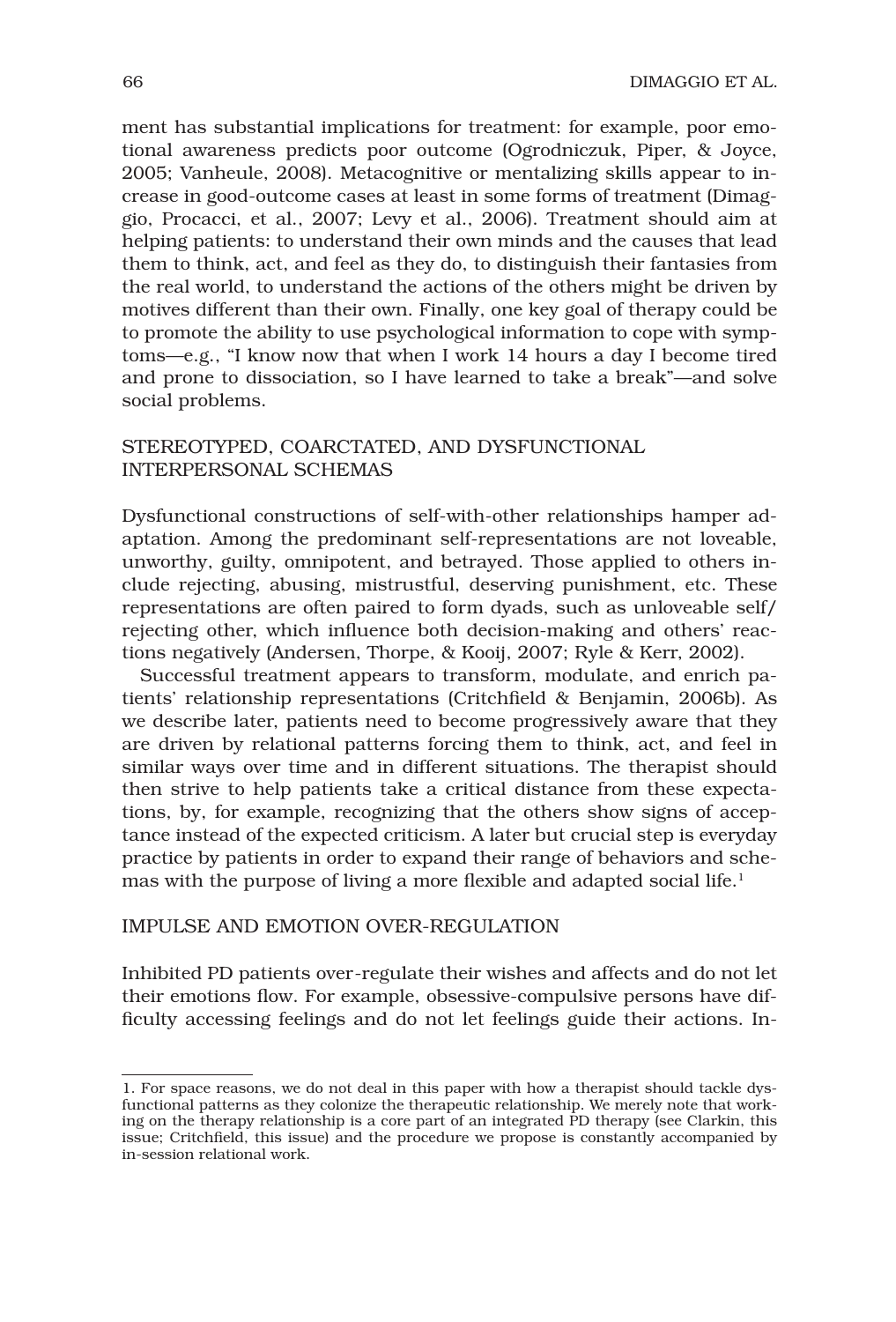stead they suppress emotions and may consider their urges to be signs they deserve to be blamed (Millon & Davis, 1996). Emotional distancing is also important in avoidant, narcissistic (Dimaggio, Procacci, et al., 2007) and paranoid (Lynch & Cheavens, 2008) styles. Flat affects may be the result of affect-avoidance, patients find arousal discomforting so they swiftly distract themselves from any emerging affects or inhibit the emotional responses (Helmes, McNeill, Holden, & Jackson, 2008; Tayor, Laposa, & Alden, 2004).

Coarctation and flat affects have a major impact on treatment. Therapists find it difficult to understand the causes for symptoms and social dysfunctions and are, as a consequence, unable to achieve joint treatment planning. For example, it is hard to help a patient cope with difficulties in forming romantic relationships when the latter is unable to describe the associated emotions or quickly shifts topics when it emerges in conversation. Flat affects also result in poor involvement in the therapeutic process: for example, patients talk about self-harming fantasies without the associated emotional pain which would push them to seek help. Moreover, while arousal is low, patients are unable to remember what their therapist said during a session, thus rendering it almost useless (Stiglmayr et al., 2008). To promote emotional awareness therapists should pay attention to the slightest changes in a patient's face, prosody, and posture and make this the focus of the discourse. This helps patients to gradually realize that different moments in their social lives are accompanied by a range of emotions and to start integrating knowledge of affects in their self-representations. They might thus discover that they are in fact motivated towards courting a partner, whereas previously they thought they preferred spending time alone, but they were worried about being rejected or ashamed at thinking of themselves as failures.

### Therapeutic markers

Before passing to the step-by-step treatment procedure, we describe here the key markers signaling that basic steps have been accomplished and that it is possible to achieve more complex and difficult goals. A series of markers signal that the patient is ready to accomplish new goals, for example start exploring new forms of relationship once awareness of underlying dysfunctional schemas is achieved. Therapeutic markers are changes—both positive and negative—in metacognition, quality of affects or quality of the therapeutic relationship: for example, a reduction in confrontational or withdrawing attitudes (Safran & Muran, 2000), access to autobiographical memories (Weiss, 1993) and symptom reduction. Only if interventions lead to improvement—or at least nondeterioration—in some of these factors, can they be considered successful, allowing a switch to interventions requiring greater reflective abilities or capable of provoking increased negative affectivity without activating defensive reactions. We would point out that in the sequence described one should not necessarily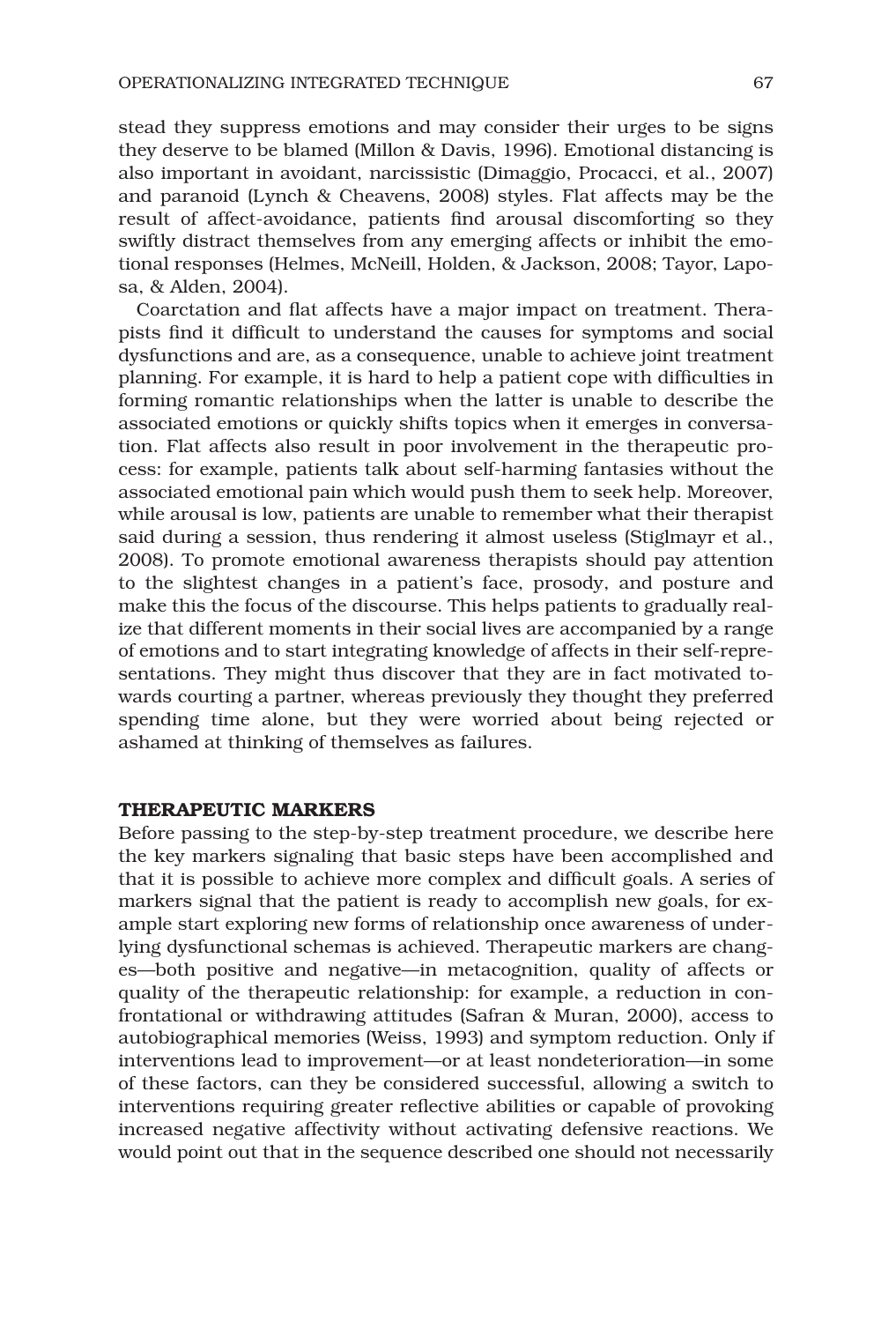start from the first step but from the status reached by the patient in therapy. If, for example, narratives are clear, there is no need to strive to collect them, if emotions are described accurately one can pass directly to finding their causes, and so on. In short: therapist actions should start where the patient is and change if the patient improves or worsens.

### Step-by-step procedure

We propose here that interventions need to be delivered according to a sequence of steps, according to patients' ability to describe fully-fledged narrative accounts of their lives and use them as a text in which to dig to find psychological knowledge. We divide the procedure in two parts: (1) stage-setting; and (2) change promoting, with the requirement that the first be successfully completed before passing to the second.

Stage-setting is the whole set of operations aimed at reconstructing patients' inner world, inferring it from elicited or spontaneously related episodes from their autobiographies. Therapists could pass from initially promoting lower levels of self-reflection such as emotional awareness or a feeling of self-efficacy, to higher-order ones such as forming plausible hypotheses about psychological cause-effect relationships among elements of subjective experience, e.g., recognizing one felt hurt by a boss refusing a raise and then angrily withdrawing from all social contacts.

Change-promoting includes a wide array of strategies and techniques, which we describe only partially for space reasons. Basically we concentrate on: fostering patients' ability to question their ideas and distinguish between fantasy and reality; focusing on adaptive self-aspects formerly overshadowed by dominant problematic experiences, until they are integrated in self-narratives; promoting new behaviors in a tentative and exploratory manner; forming an integrated view of the self capable of making sense of contradictions and lapses; decenter, that is from a nuanced understanding of the others' minds as different from one's own (see Figure 1). We also pinpoint the importance of making patients aware of therapeutic change: for example, how new behaviors lead to positive feelings and consequences and how these are in contrast with previous, malfunctioning patterns.

Note that we are not promoting a phase-model of treatment. Instead we suggest one needs to continuously move back and forth between the two overarching parts and work through the same problems over and over again until they are solved. Furthermore, ours is not a sequence with fixed starting and ending points. Each session starts from the level a patient achieved previously and, as new aspects of the self arise, one can turn back and begin stage-setting again until a new narrative scenario has been scanned. During the same session a therapist may promote stagesetting operations regarding a new emerging area, while later involving the patient in strategies for solving problems already carefully understood in mentalistic terms.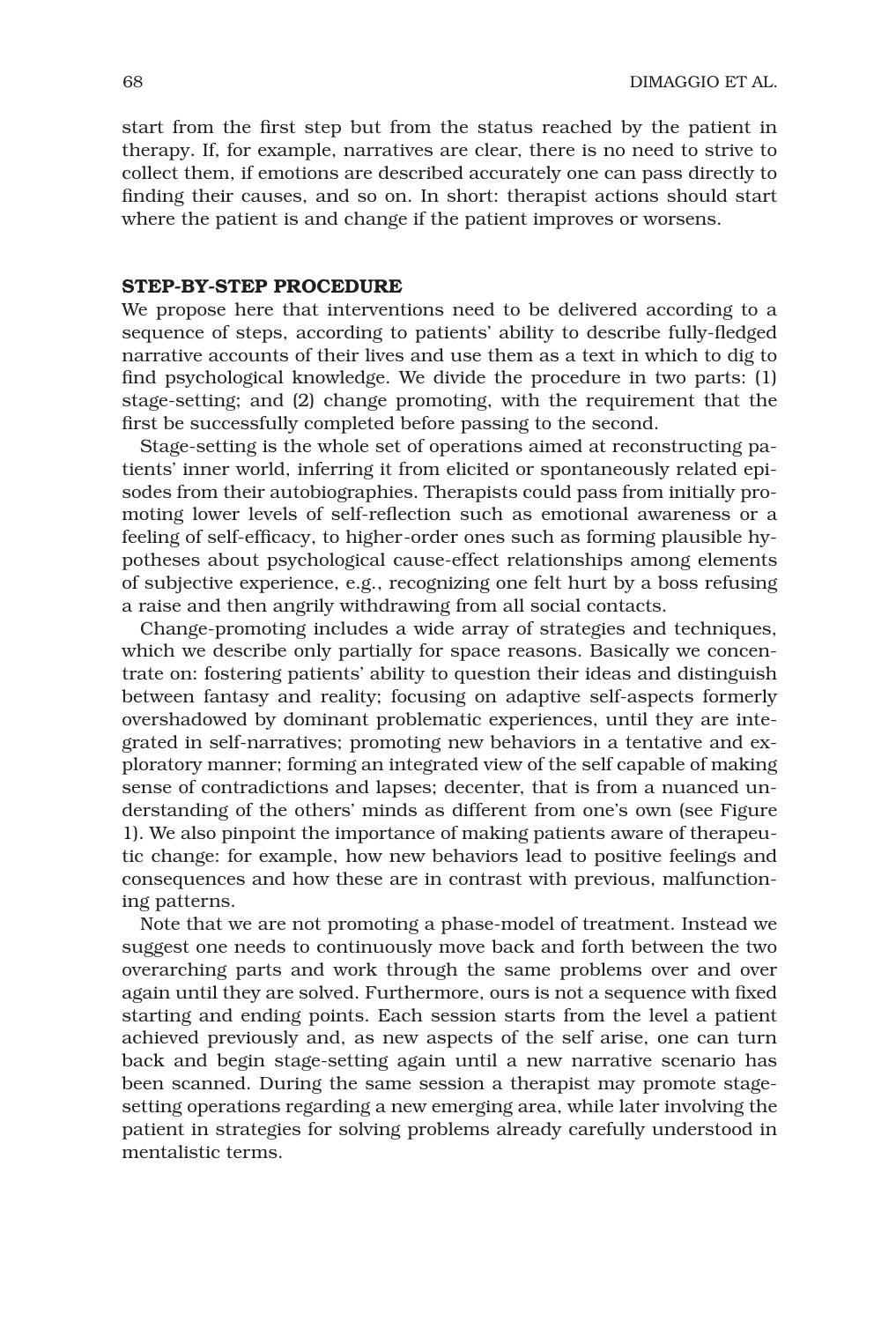

FIGURE 1. Step-by step session procedures. *Note.* Each box includes aspects of knowledge shared by patient and clinician during their discourse. The rule for moving from one step to the next one, in the top-down direction, is that the patient has given signs—such as relaxing, sharing ideas, feeling better, or providing new information—of accepting hypotheses or observations of the therapist. Only part of the arrows are displayed for the sake of clarity. The rule is that when one step fails (NO) the therapist turn back to upper levels. Normal arrows indicate that it is possible to move to the next level, dashed arrows indicate the need to return to previous steps. Stage-setting steps are in gray, changepromoting in white. To simplify the figure the NOs in the lower part have been deleted.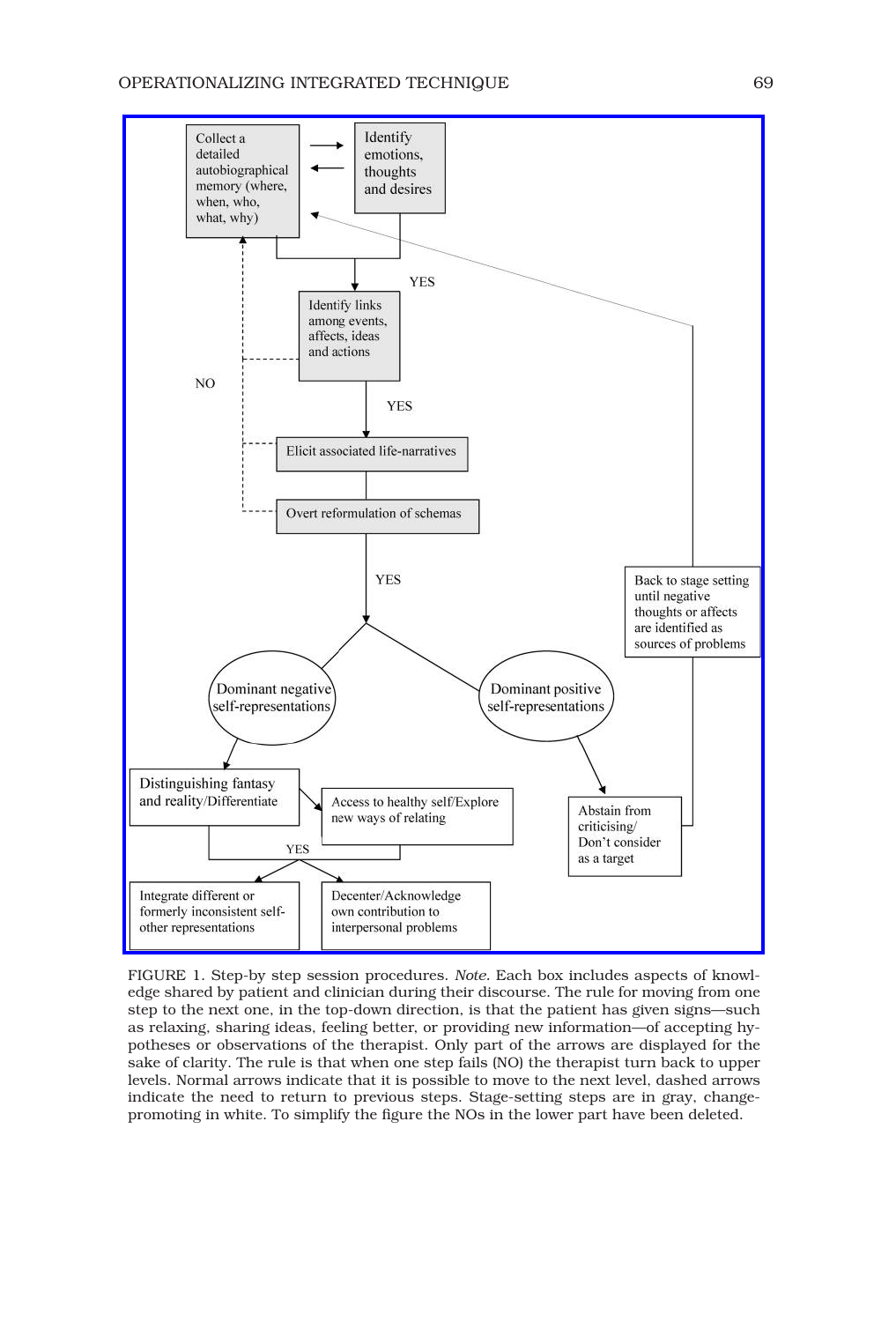We also underscore that the suggested procedure is aimed at treating the PD and not the many other symptoms troubling patients' lives, such as depression, anxiety, dissociation, hypochondria, or obsessions. Needless to say, symptom reduction is a fundamental part of treatment but it would need a whole manual to cover it with but partial accuracy; it will, therefore, not be a focus of our paper. We simply note how our procedure might guide in selecting strategies and techniques according to the metacognitive skills the patient has acquired in a specific moment. For example, if a person is barely aware of his or her emotions, behavioral techniques, such as exposure and response prevention for co-occurrent obsessive compulsive disorder, are likely to produce positive effects. When persons are instead aware of being driven by negative interpretations of events, with well-developed self-reflexive skills, a more mentalistic approach to symptoms can be used, such as helping patients question catastrophic beliefs by assuming they do not mirror reality but are simply stereotyped ideas originating possibly from their personal history.

#### Stage setting

### Collect detailed autobiographical narratives

The first step is to construct a reliable text, rich in information, which patient and therapist can easily consult. The more the autobiographical episodes collected are rich in narrative and psychological details, the easier will it be to agree later when forming hypotheses about existing schemas or negotiating strategies to change ineffective behaviors. In other words detailed self-memories form a shared raw material accessible to both patients and therapists (Lysaker & Hermans, 2007), thanks to which the needed inference level for understanding why patients reacted in a particular way or symptoms arose is minimal and the risk of disagreements, misunderstandings, and conflicts low. The most reliable text is autobiographical memory or self-narratives describing how patients perceive themselves, others, and their relationships and the motivations that drive them (Angus & McLeod, 2004) (Figure 1).

This is more than simply asking patients to tell the stories of their lives, and nor do we suggest inquiring systematically about the whole story. It also differs from a typical CBT inquiry because it is not primarily focused on beliefs or the cognitive interpretations of events. Therapists would not search for generalized memories or theories, which are often nothing but semantic explanations of facts the therapist does not know. Generalized statements or theories are not, we suggest here, a fruitful basis for investigating mental states. When a patient says he or she was belittled by others at work or in the family, we find it unuseful to question such accounts or trust them at face value. We instead seek specific examples, located in well-defined moments (when) and specific places (where), clearly portraying the actors on stage (who), and the dialogue among them, and with a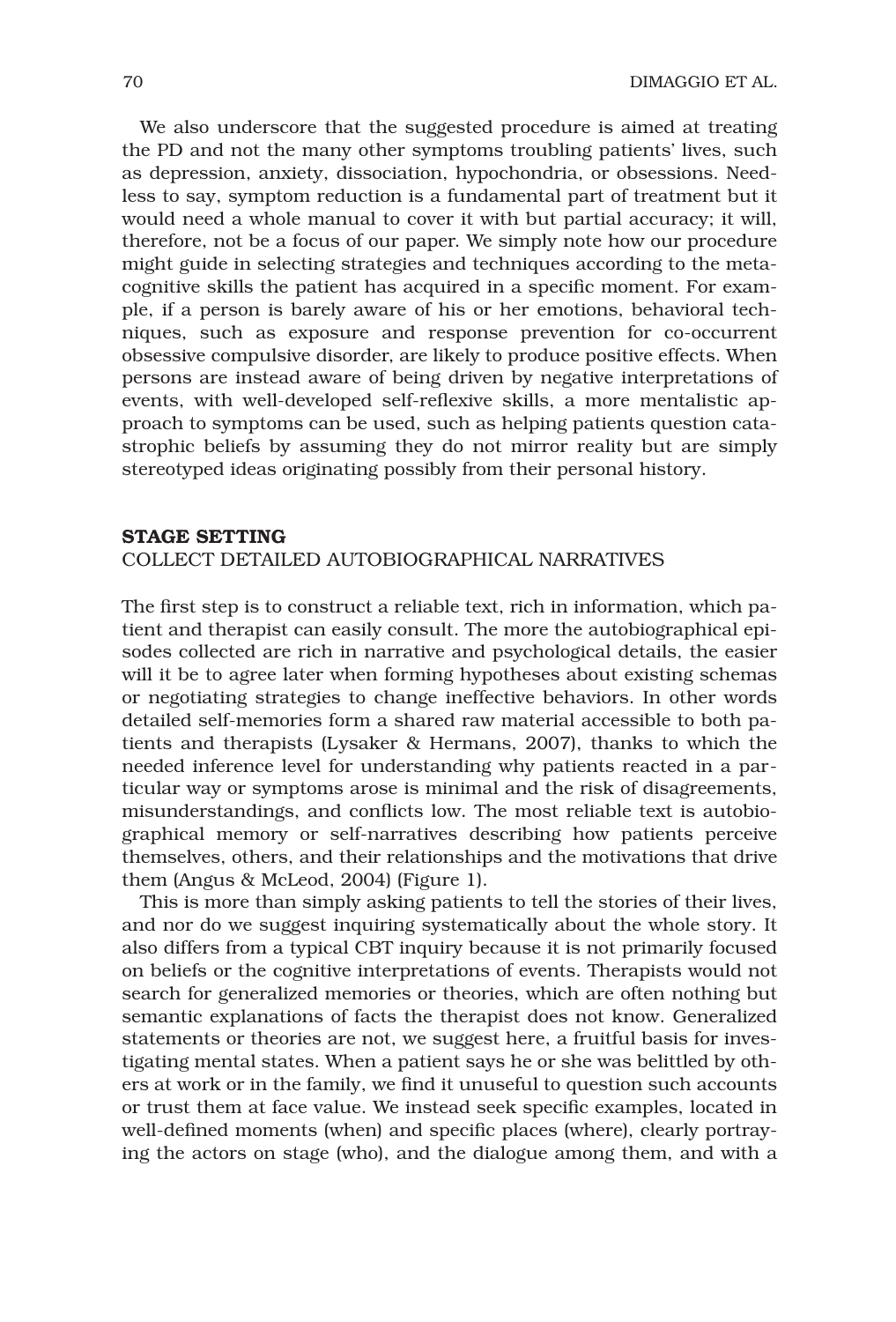defined plot, including a theme weaved around the protagonist's wishes and his or her vicissitudes during interpersonal relationships (what), and last, the reason (why) the story gets told, i.e., the question the person wants to be solved in the message that the story conveys to the addressee—the therapist (Angus & McLeod, 2004; Hermans & Dimaggio, 2004; Luborsky & Crits-Christoph, 1998; Neimeyer, 2000). One can prompt such narratives with questions like: "Could you describe an episode from your life relevant to the topic you are talking to me about?," "Where were you? Who was with you?," "What did you answer then and what did you do?"

When a patient has provided satisfactory answers to these questions, it is easier to investigate elements of subjective experience and very often we find that the episodes elicited feature many details the patient did not include in the first generalized account. Further investigations of psychological states can thus be done with much specific information that would not have been available if details had not been elicited.

# Access to dominant thoughts and emotions

At the same time as eliciting self-narratives, early treatment steps include understanding the emotions and ideas nesting within patients' discourse. With some, telling a story comes first and this is the avenue to detecting affects. With others, emotional signs, e.g., prosody and face, are easier to access than a detailed episode and serve as cornerstones for collecting associations and forming a story (Figure 1).

Therapists aim to understand what a patient felt and thought at a precise moment in a narrative or while telling it to the therapist. Questions such as "What did you feel while the episode was occurring?," "What was your reaction when your boss yelled at you?" could be asked in order to clearly understand inner experience. If descriptions are vague (e.g., I felt tense), the therapist should prompt further details. Nonverbal signals are fundamental and one could watch for any nuances revealed by voice and posture: "Did I see you grimace while you were telling that part of the story? Did you feel something?" Once the emotion has been defined, the therapist can look to forming a story: "So we know you were ashamed. Does that remind you of some moment in which someone made you feel this way?"

Attempts at clarification can fail if patients become defensive. It is therefore necessary to avoid pressurizing and concentrate less on inner states and more on topics on which dialogue is smoother, even if without apparent psychological importance, until signs indicate that emotions can be explored again. At this stage, a patient's affectivity may be so lifeless or flat that the problem is not emotional contact, but too low a level of emotional arousal. A therapist can at this point work on re-enlivening the therapeutic relationship, by, for example, using humor or encouraging patients to talk about matters that vitalize them and increase arousal (Dimaggio, Semerari, et al., 2007).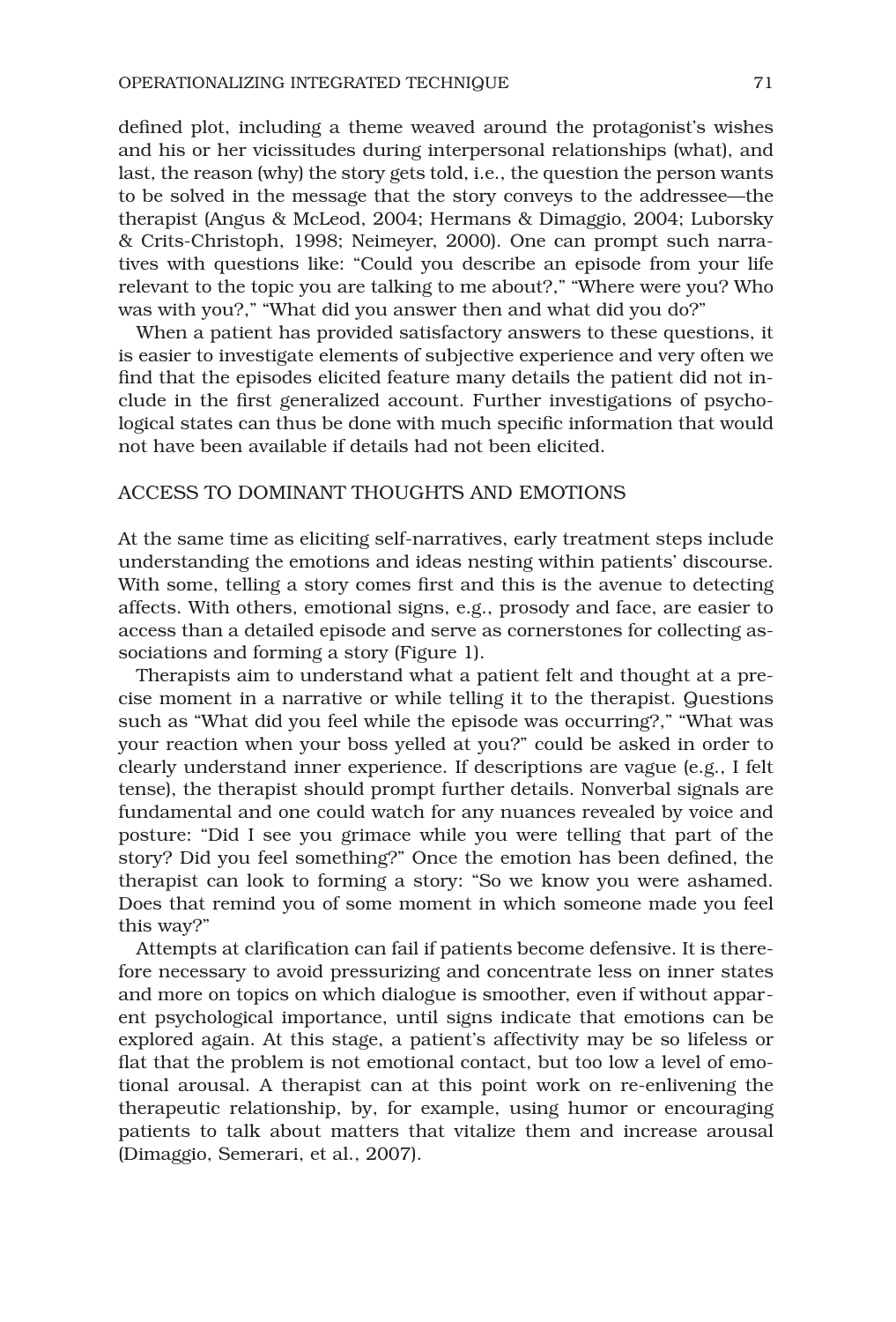# Eliciting the psychological links between events, thoughts, emotions, and actions

When a narrative is detailed and patients are aware of their emotions and beliefs, the next step is to understand the logical and psychological causal links among elements in experience. PD patients often act with no awareness of their underlying motivations. Therapeutic improvement occurs when they begin to link what they feel and experience to their social environment (Beutler, Castonguay, & Follette, 2006). Therapists ask what generated an emotion or triggered a reaction, explore the links between the details in the story—what someone said or did—and the patient's actions, and by understanding specific thoughts associated with actions or affects.

In over-constricted PD, the lack of psychological links is often a fundamental part of the metacognitive dysfunction (Dimaggio, Semerari, et al., 2007; Semerari et al., 2007). Hence the natural process of exploration begins to address this dysfunction. A clinician often helps the process along by offering simple hypotheses: "You've told me that your work situation has been dicey for the last two months. Your anxiety and insomnia have appeared more or less during this period. Could you be anxious because you're worried about losing your job?"

Patients may describe emotions they are unable to place in a context. In this case, the clinician invites the patient to record significant episodes over the next few days and consider whether any of these events might cause the emotion. For example, a woman might feel depressed. Repeated requests from her therapist to explore recent episodes can help her to recognize how an argument with her partner the previous evening caused her depressed mood next morning.

In these early moments of treatment, it is important to monitor one's responses, because therapists often reactive negatively when patients have difficulty describing their emotions and the causes behind them (Ogrodniczuk et al., 2005).

## Validating and sharing emotions, thoughts, and psychological processes

We are not adding anything new here to the idea that validation of patient's experience, positive regard, and empathy are useful therapeutic stances. What we underscore here is that, in line with our proposed sequence, we assume patients will progressively gain access to parts of experience, parts that will often show up in a surprising, puzzling, and uncanny manner. Consequently, throughout the stage-setting part therapists should, between one step and the next, interpose a moment in which to focus on any sign of patients' discomfort and work in order to convince them that the new experiences arising will be met by a supportive, caring, and understanding person. Only if the validation and empathy provided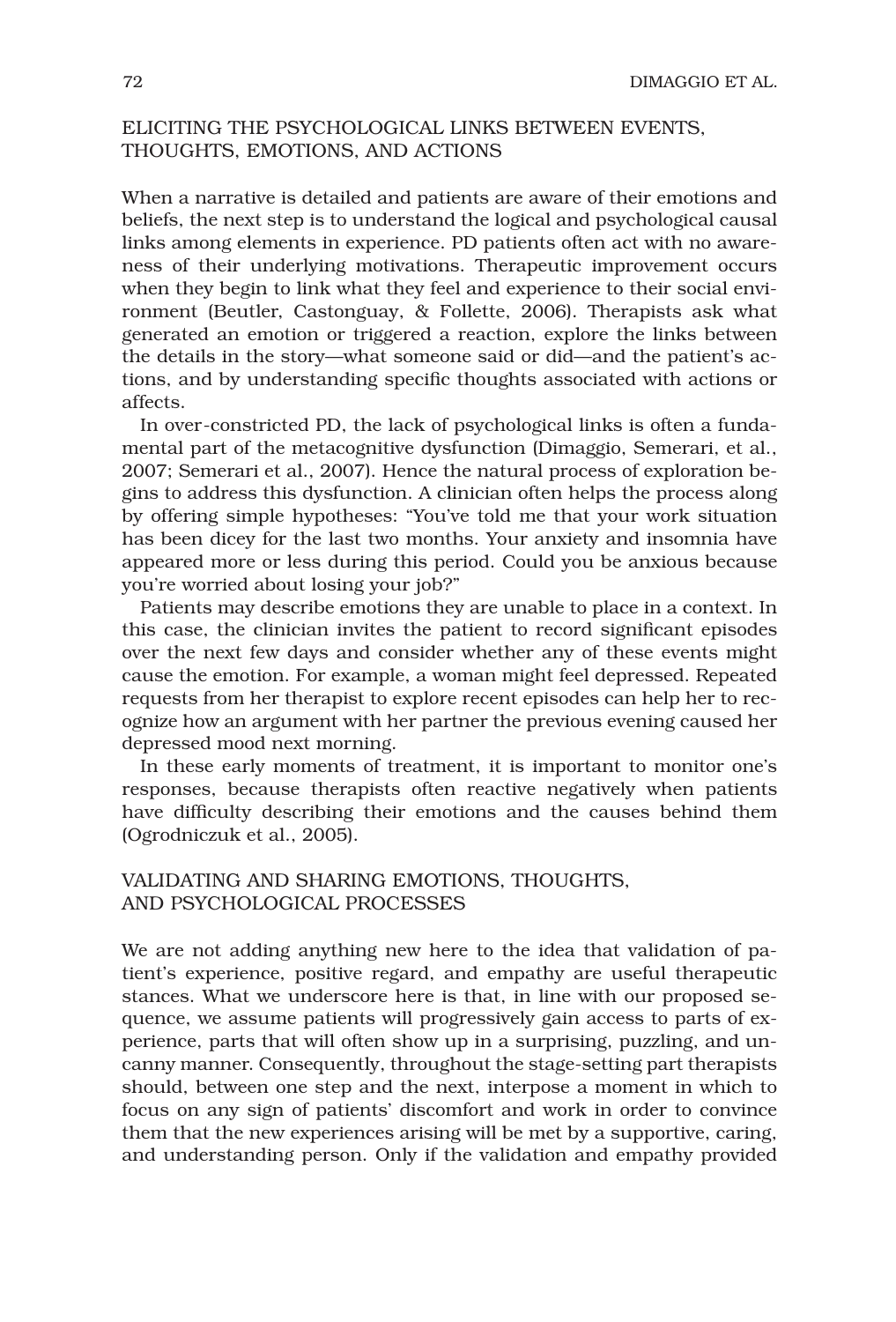towards the patient in distress are sufficient or the patient gives signals that the discoveries are not distressing, can a therapist move to the next steps. There are many ways of achieving this. One can point out that the emotions or thoughts experienced by the patient are human and acceptable (Linehan, 1993). One can also highlight the reasons for which particular experiences and behavior, in spite of being painful and dysfunctional, are in a certain sense well-motivated. Self-disclosure is precious: therapists can point out that they have experienced something similar and also narrate episodes from their own life. Empathy is not without risks, of course. A woman with narcissistic PD and paranoid traits told her therapist that she decided to discontinue treatment with a former therapist after one session. She felt too much attuned and feared he could control her or guess too much about her family, (Nicolò, Carcione, Semerari, & Dimaggio, 2007)!

Therapists can also engage in imaginary perspective-taking, by, for example, saying after an impulsive acting-out: "I realize that I too in similar circumstances would perhaps not have been more lucid than you. It's not important whether what you felt or thought was right or wrong; when you're frightened, it's easy to act without considering the consequences."

To make the patient feel understood and supported requires constant attention to the therapeutic relationship, something which should go sideby-side with every step of our procedure (see Dimaggio, Carcione, Salvatore, Semerari, & Nicolò, 2010; Semerari, 2010); we do not deal with it for the reason of space.

### Stimulating associated autobiographical memories

To change, people need to understand that problems lies inside their minds and are not caused by other people, at least to a significant degree. PD patients are instead unable to acknowledge that problems are mostly caused by their representations of the self with others, and not by the actions of the real others. Naturally, the current social context is often fundamental for the perpetuation of a PD; a patient should not therefore have to bear all the blame for a problem, especially when the environment is invalidating or violent, or social reintegration is beyond a patient's ability. In such cases one could consider whether to involve relatives or hospitalize the patient, but such procedures are beyond the scope of this article.

With this caveat in mind, therapists need to help patients understand suffering comes from an inner source and not an external one, and in order to do so must provide evidence for this being the case. Having but one example of a kind, that is one episode of a specific theme, is not enough proof for the existence of inner schemas driving behaviors; in other words, one swallow does not make a summer. Therefore, before engaging with the patient in the reconstruction of inner schemas it is necessary to elicit the recollection of episodes that are similar or psychologically associated with a progenitor.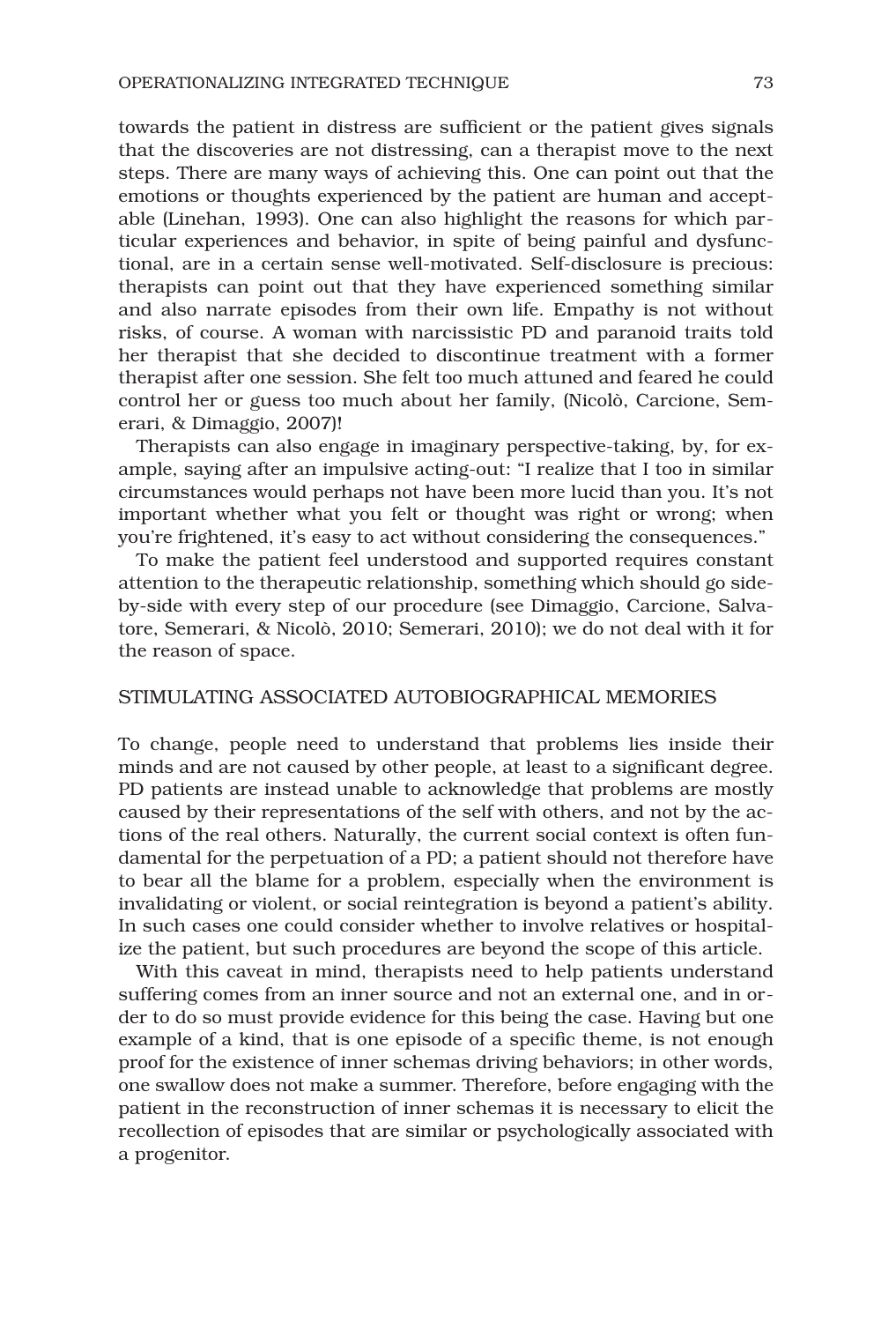One might object that schemas could also be inferred by asking a patient to thoroughly tell his or her life story during early sessions and then note how similar patterns of feeling, thinking, and acting recur. Thus, for example, a therapist might link one recent episode with one occurring in the past and narrated previously. We do not argue against this strategy, but patients often disagree with such observations or accept them without emotional involvement. Our procedure instead provides for starting from a proximal episode and asking patients to retrieve memories that are felt to be similar, so that they themselves make the link. This way the therapist's work is easier, because there is only the need to agree on details of a similarity which has been established from the outset, and not to force patients into accepting that something happening in the present is but a mirror of past events.

At this stage, the therapist may ask the patient: "Can you recall similar episodes to this occurring at any time in your life and in other contexts work, friends or family?" More specific cues can be used to start associative chains: "You said you felt angry (or frightened, or sad), when your partner did not help you. Has this happened with other people in other moments of your life?"

We stress that these interventions are also a way to achieve goals such as being empathetic and building the alliance (Castonguay & Beutler, 2006a). Patients feel understood if therapists pay attention to the details of their stories and reformulate them using a similar language to their own.

### Overt reformulation of schemas

Once patients have told enough stories focusing on an apparently common theme, and are aware at an emotional or pre-verbal level, that is they feel narratives are related with each other but cannot say why, therapists can try to form hypotheses about the inner schemas underlying regularities in feelings, thoughts, and reactions. Therapists first need to covertly reconstruct the schemas. This can been done either intuitively in the heat of the sessions, or retrospectively with structured analysis of session transcripts—i.e., assessing the Core-Conflictual Relational Theme (Luborsky & Crits-Christoph, 1998). Usually the therapist, with a focus on the more significant psychological aspects, summarizes a number of episodes, and then pinpoints how the structure of the story is stable over time and space, and feelings or reactions are triggered by similar events: "You told me you were ashamed when the professor gave you a grim look during the exam and then you reacted by staying home for a week because you thought you were a failure. You also talked about being ashamed when you told me about your father criticizing you in front of your friends when you were a teenager. Are these episodes similar for you?"

The therapeutic relationship provides precious information for overtly reconstructing schemas. Therapists can ask patients if they have ever had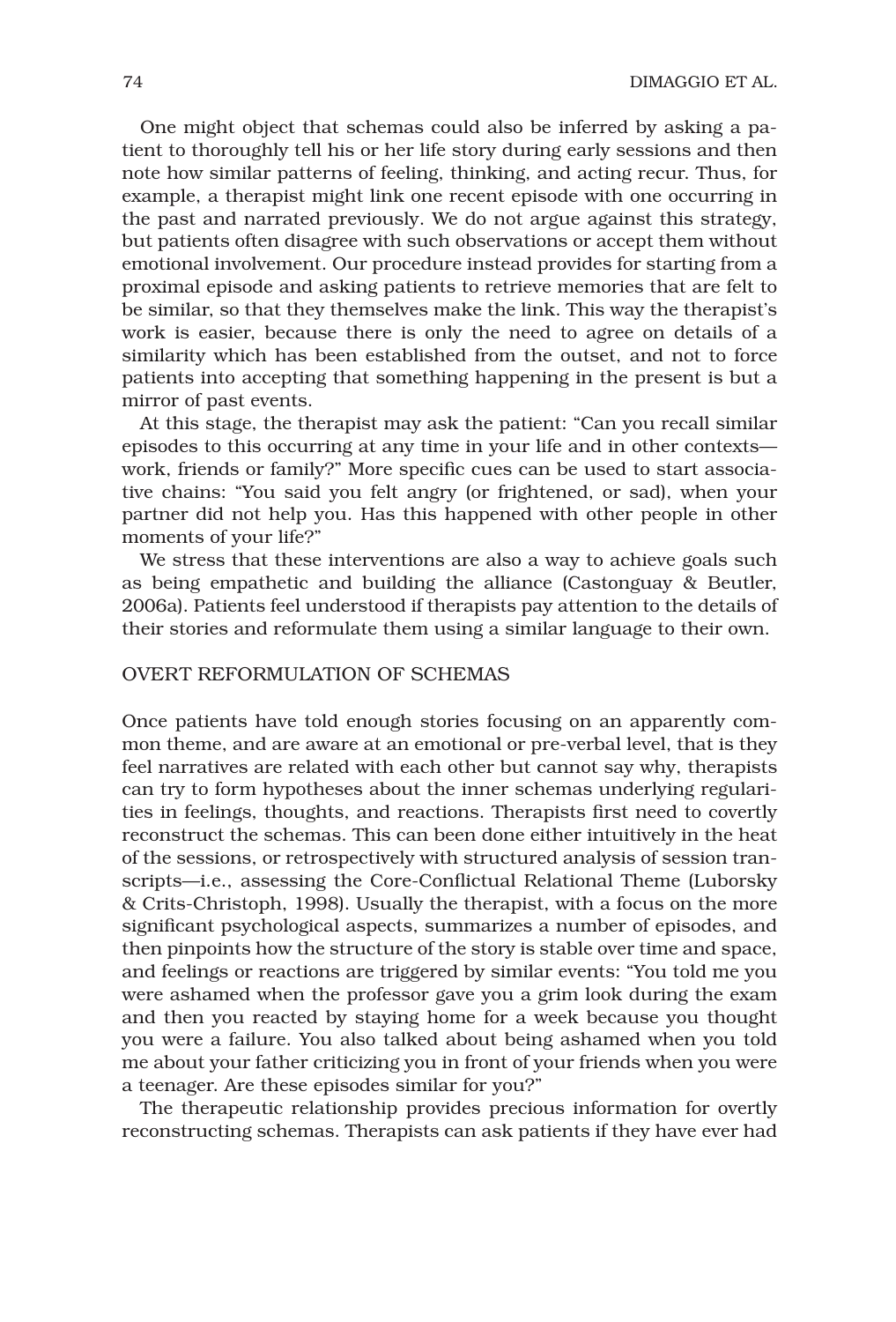disturbing feelings during a session. If a patient has difficulty replying, whereas the therapist can clearly recall episodes in which the former acted in a similar way to the latter's self-narratives, the therapist can note the link: "You told me that you feel ashamed because your friends consider you clumsy. Last time I thought you almost blushed as if you were afraid of being judged by me. Was your emotion in the two situations similar?" If both agree that these analogies are plausible, it is possible to point out that at the core of the patient's narratives there is a uniform way of ascribing meaning to events and this can be a target for treatment.

Patients may start acknowledging they need to change something in themselves rather than the people around them. Another option is that the new story that emerges is different but gives hints about how to explain why the first one was told. For example, the first narrative might be about being sad and depressed and feeling clumsy among peers, with a focus on social isolation. Then the new episode might be one in which the patient was criticized or insulted when behaving contrary to a parent's expectations. In this case the sadness, depression, and constricted social behavior might be understood as safety strategies for protection against harsh criticism.

Overall the aim of this step, one that paves the way for passing to the change-promoting part of the procedure, is to make patients aware that inner representations of events drive interpretations of social relations. They can therefore now question the face value of such interpretations.

#### Change-Promoting

Distinguishing fantasy and reality/differentiating when distressing emotions are caused by negative self-representations

When patients are aware of recurrent themes or schemas in their stories they are ready to understand they are suffering because they are driven by recurrent schemas generating interpretations of events bringing pain and symptoms. In other words they have an imaginal world they treated as if it were true (Fonagy et al., 2002), e.g., being left alone forever because their partner does not telephone one day or being fired because their boss has an angry face. Interventions to encourage a distinction between reality and fictional, negative representations taken as true usually lead to symptomatic relief.

Interventions involving the therapeutic relationship are particularly effective in highlighting the unrealistic nature of these expectations: "You were convinced that I'd have criticized you for arriving late to this appointment. It's what you always think when you do something you consider to be against the rules. Do you feel criticized by me now?"

We have concentrated on encouraging a distinction between fantasy and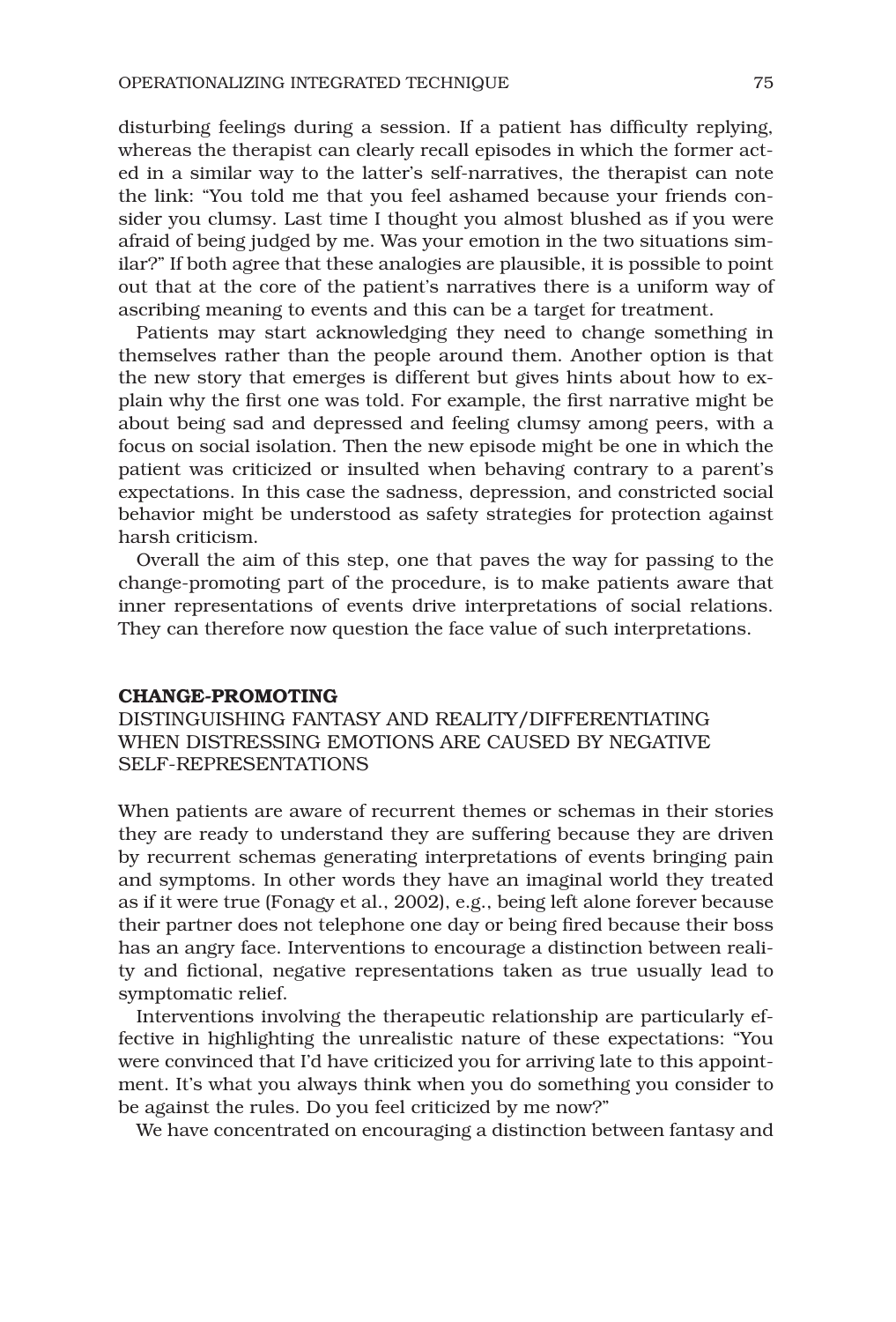reality only as regards negative or egodystonic self-representations. In fact prematurely challenging representations that are either positively biased— "My partner shouldn't ask for help from me because my work is much more important than her needs," or negative but still egosyntonic— "Everyone's ill-intentioned and tries to trick me, and for this reason I'm entitled to overtly express my anger" risks eliciting negative reactions that would be counterproductive and alliance-threatening. When, for example, a patient with narcissistic features asserts that everyone admires him for his exceptional qualities and that his partner loves him and is ready to forgive his unfaithfulness, there is little sense in stressing this assumption is quite unrealistic. Very often patients react by feeling their therapist does not believe them or takes the other's side. Patients feel unvalidated as a result and react by withdrawing or attacking the therapist. It is also almost useless, in early therapy steps, to try to convince a paranoid patient that threatening others or retaliating is not the right way to soothe her anxiety or restore justice; nor is it useful to force her to consider it is her arrogant, overbearing, and vindictive attitude causing others' negative reactions. We therefore contend such convictions should not be challenged until therapy is advanced and alternative views of others should not be proffered at this stage. We suggest that preliminary operations with patients featuring these positively biased or egosyntonic representations should be to turn back to stage-setting and focus on other details of their self-narratives until pain or suffering emerges (see Figure 1, right side). At that point one could help patients concentrate not on how others caused the pain but on the pain itself and its enduring quality in spite of others' presence: "I sense that you felt very frustrated when your partner asked you for help. Probably you are struggling to do your best to accomplish goals at work and don't feel enough trust and support from others, so that any force distracting you from such important objctives can look like an obstacle to you." If the patient agrees, the next step could be to displace the focus from current interactions by eliciting related episodes in which the patient had the same feeling of being not supported or trusted, until the patient is able to realize that these are basic enduring feelings the others might only elicit but not really cause.

We suggest these interventions are useful with both grandiose narcissistic fantasies and paranoid ideation, and might be applied to other egosyntonic but unrealistic representations, such as the idealization of the other often present in persons with dependent features. The main aim of therapy should be to understand patients feel thwarted, for example, in goals such as autonomy or safety, and thus explain that fantasizing about retaliating or resorting to grandiose self-images are not problems in themselves but protective reactions. After this the goal could be to soothe the underlying suffering and help the patients understand how they have internalized representations of others as hostile or nonsupporting and lack coping strategies when facing these situations. For example, if a narcissist gets disheartened because others cannot bear him, the clinician can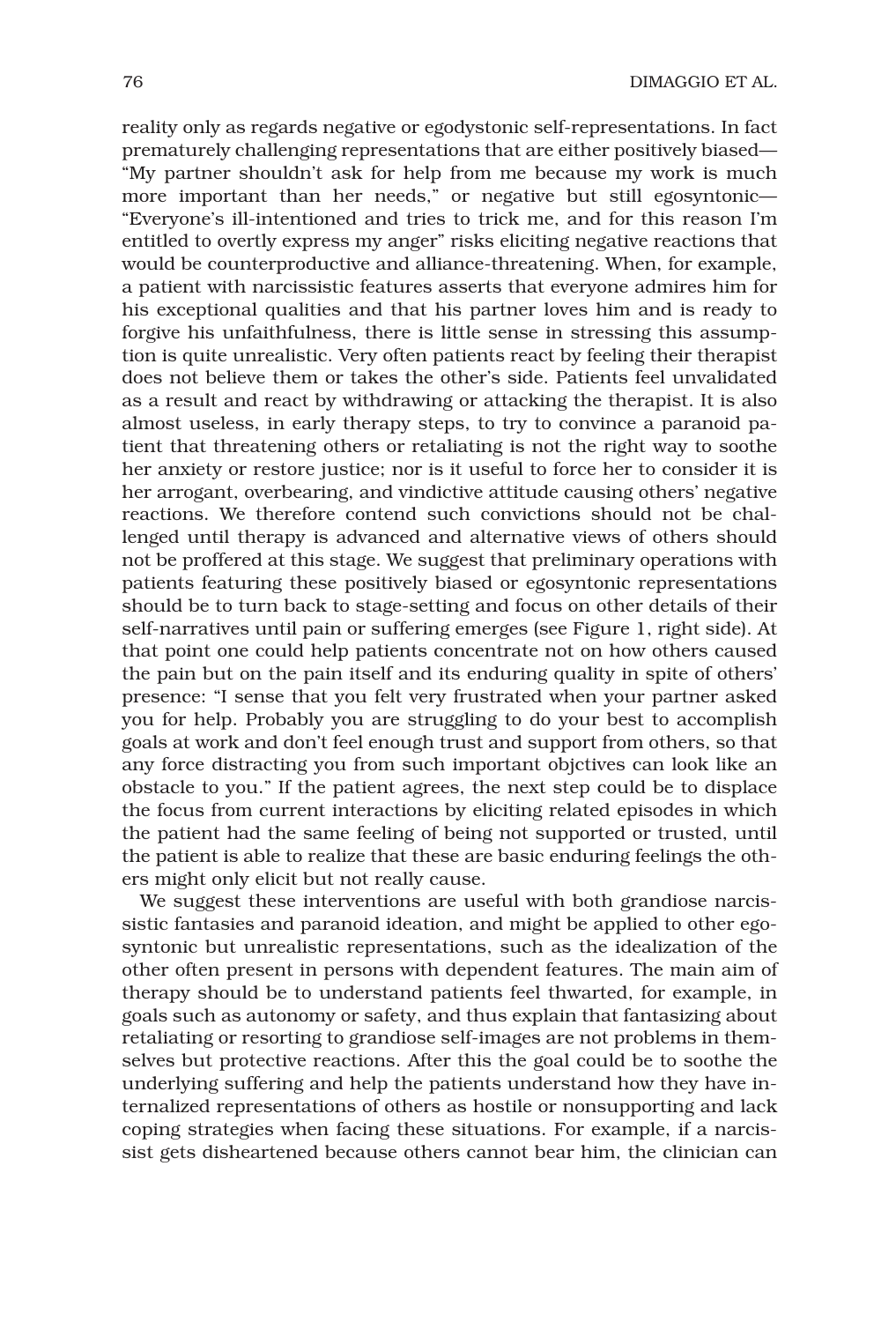stress that even if others are incapable or unable to provide assistance, the problem lies in the patient's need for support and inability to selfvalidate.

### Advanced stages of treatment

The steps described hitherto include promoting awareness of inner states and schemas in interpersonal relationships and understanding suffering is triggered mainly by inner representations of events and not by simple facts. When patients have achieved this knowledge it is possible to involve them in advanced therapeutic operations, i.e., ones requiring higher metacognition, where they form complex representations of the self and the others and use them in order to think differently about problems and find new solutions. When this more nuanced mental state understanding is reached, it is also easier to use new ideas about self and others to explore new ways of relating in everyday life. For space reasons we shall describe them concisely.

We contend that operations described here such as: promoting access to the healthy self (Flückiger, Caspar, Holtforth, & Willutzki, 2009), adopting behaviors guided by these aspects, practicing them during everyday life until they become parts of the self system, integrating previously dissociated aspects of the self into self-representations and, finally, getting patients to acknowledge their own contribution to problems and dysfunctional relations and challenging their biased beliefs—e.g., grandiosity—are only possible once simpler ones have been successful.

An example of this rationale is our suggestion to proscribe social exposure in persons with avoidant features and they are able to distinguish between fantasy and reality. If such patients are prematurely pulled into the social arena, with an ideal aim of challenging their maladaptive beliefs about expecting rejection and learning new social skills, they risk deteriorating. To face social exposure, we contend, such patients first need to recognize their feelings, understand what the eliciting factors are and know that they are not threatened by real others but by their biased representations of them and that these representations are rooted in their imaginal world and do not mirror reality. When they face feedback from another, they should consequently be able to question their previously held beliefs about rejection and use facial and verbal cues to find alternative explanations such as "I think he's angry at me, but probably he's sad," or "He's angry but I understand I'm not the cause but his partner's unfaithfulness."

Also having a nuanced representation of who they are is necessary when therapists try to help patients combine positive and negative aspects of themselves. If done prematurely, this operation is likely to make patients feel criticized by therapists or accept the latter's point of view to please them, without a true understanding of themselves. When, instead, this is done later in a therapy, after healthy aspects of the self have been recog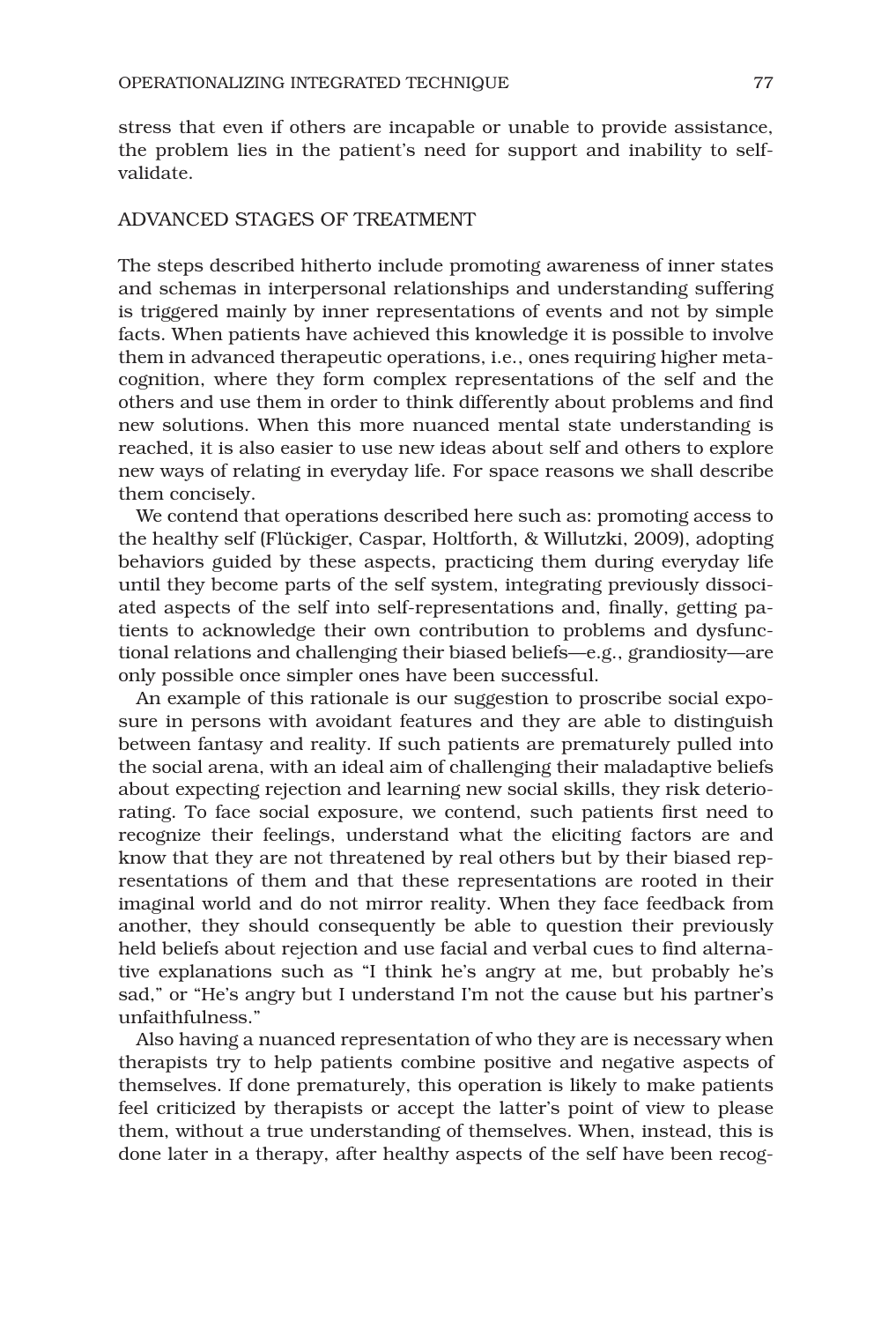nized, validated by the therapist, and become part of their conscious selfimage, patients are likely to gain benefits from integrating negative aspects into self-representations.

To establish links between positive and negative parts of the self, the therapist could point out how specific contexts cause shifts between mental states. For example, one of us was treating a dependent woman and noted that she tended to dissociate and see herself as useless and hopeless each time she had contact with an ex-partner, who was twenty years older than herself and whom she saw as dominating and invalidating, whereas a few days later, and no contact with him, the dissociation improved and she believed again she had true qualities. This helped the patient to break off the relationship and the dissociation disappeared shortly afterwards.

Turning back to the general topic of advanced stages of treatment, individuals require an ample repertoire of procedures for interpersonal exchanges in order to achieve effective relationships; they also need to feel a sense of identity that remains stable while the different aspects of the self emerge and guide them, so that there is consistency in their passing, for example, from the role of a loving father to one of a strict but fair teacher. Finally an articulated view of others is essential, in order to avoid conflicts and negotiate one's desires.

For these reasons the aims of the advanced stages are: (1) enriching the patient's personality repertoire, by, for example, accessing new and healthy schemas previously overshadowed by dominant themes; combining new features emerging in a richer self-narrative, e.g., understanding one might behave clumsily but has a sense of humor others appreciate. Therapists could encourage attempts to exercise parts of the self emerging recently during therapy and likely to be more adaptive forms of construction of meaning and behavior. Patients may discover that the surfacing of, for example, the desire to play music again after many years brings positive emotions and that playing will not make others react angrily like their parents once did; (2) understanding others /constructing alternative readings of others' minds, and recognizing that one's actions impact on others and contribute to causing the problems from which one suffers; and (3) acknowledging self-serving biases that lead to exaggerated or selectively positive self-images, like narcissistic self-enhancement.

One effective intervention is to discuss with the patient where treatment has arrived so far and then explain that to achieve further gains new paths need to be tried and patients need to persistently strive toward reaching their goals, whatever outside obstacles, fluctuations in mood tone, and reductions in motivation there may be. This intervention is also, therefore, a renegotiation of therapy goals. We mean that as new aspects of the self emerge, therapy goals change.

Patients might spend years talking about fears of social rejection and then discover they have unmet ambitions they could achieve except that they lack the social skills for this. Therapy thus passes from a goal of in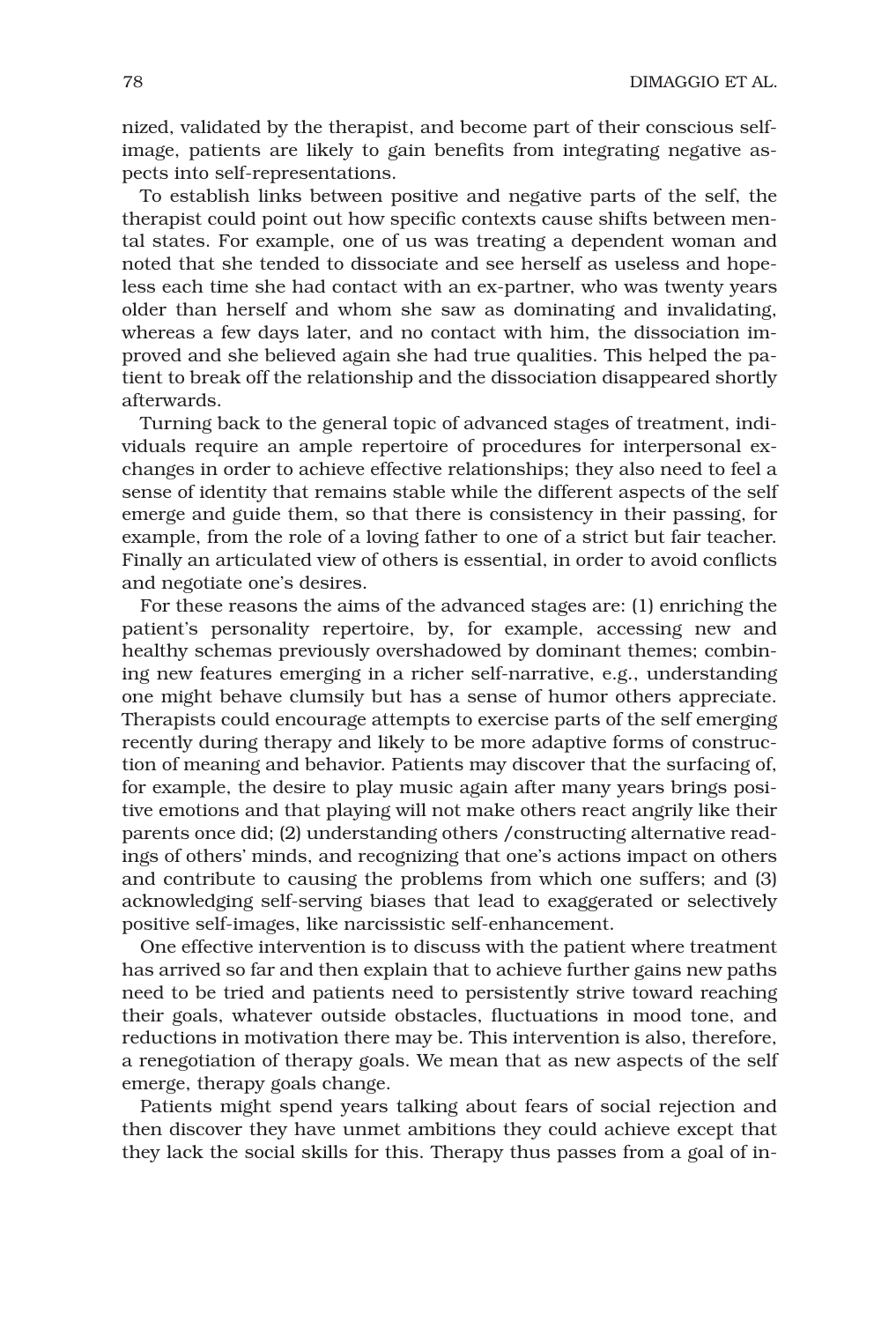creasing self-awareness to one of social exposure and new learning. In a very similar way to typical CBT exposure to feared situations, patients and therapists can agree on the forms of relationship and contexts which the former are more willing to experience. Precisely because patients are experiencing something new, unusual, and often frightening, such experiments are to be conducted with care; for example, a patient who has stayed at home without any social contact for years might find applying for a new job too demanding, threatening, and complex. Instead simpler experiences, e.g., going regularly to a gymnasium could be simpler. Goal is not success in performance: if patient and therapist agree on going to a gymnasium, success does not consist of being regularly there but of the attempt to go there and the registering of thoughts and feelings while engaged in this action. Experience surfacing during this exposure is material for the following sessions. Patients are thus able to understand that they are not outcasts but that they like the new social environment and simply have to learn first how to cope with intense arousal when meeting new acquaintances. Conversation should concentrate on the results of the experiment and ensure that the patient is aware that the new situation is having—when it does—positive effects and that these depend on the patient's new ways of thinking and acting.

Continuing with the example of socially isolated patients, it is also important to carefully monitor their reactions and pay particular attention to new problems that were concealed by social avoidance, for example, a tendency to get angry at the slightest sign of disagreement on the part of another, or to lose motivation when another does not display the enthusiasm the patient expects. These experiments therefore often bring to light problems resulting in therapy returning to the stage-setting part.

As stressed previously, most PD patients have difficulty adopting others' points of view and consider them to have intentions reflecting their own anticipatory schemas, with such attributions being negative –she is criticizing, abusing, or rejecting me—or tainted by self-serving biases—he adores me or she should respect me. At this advanced stage in therapy it is possible to exercise theory of mind and promote a more accurate reading of others' minds (Dimaggio et al., 2008). For example, when individuals with narcissistic traits realize they feel hurt by others and despise them in moments in which they themselves are lacking in an internal authorization to pursue their own goals, it is a likely consequence that they not continue constructing others according to their stereotyped schemas.

What is perhaps the last step in PD therapy and to be, in our opinion, avoided until the majority of the previous steps have been accomplished, is the correction of self-serving biases: idealized expectations that the self has the right to receive constant attention from others, who have to be always available, the right to retaliate, even violently, for wrongs suffered or the idea that one is a just and moral person and that this is the only correct way for everyone to behave.

A clinician can use irony and humor to confront grandiose convictions,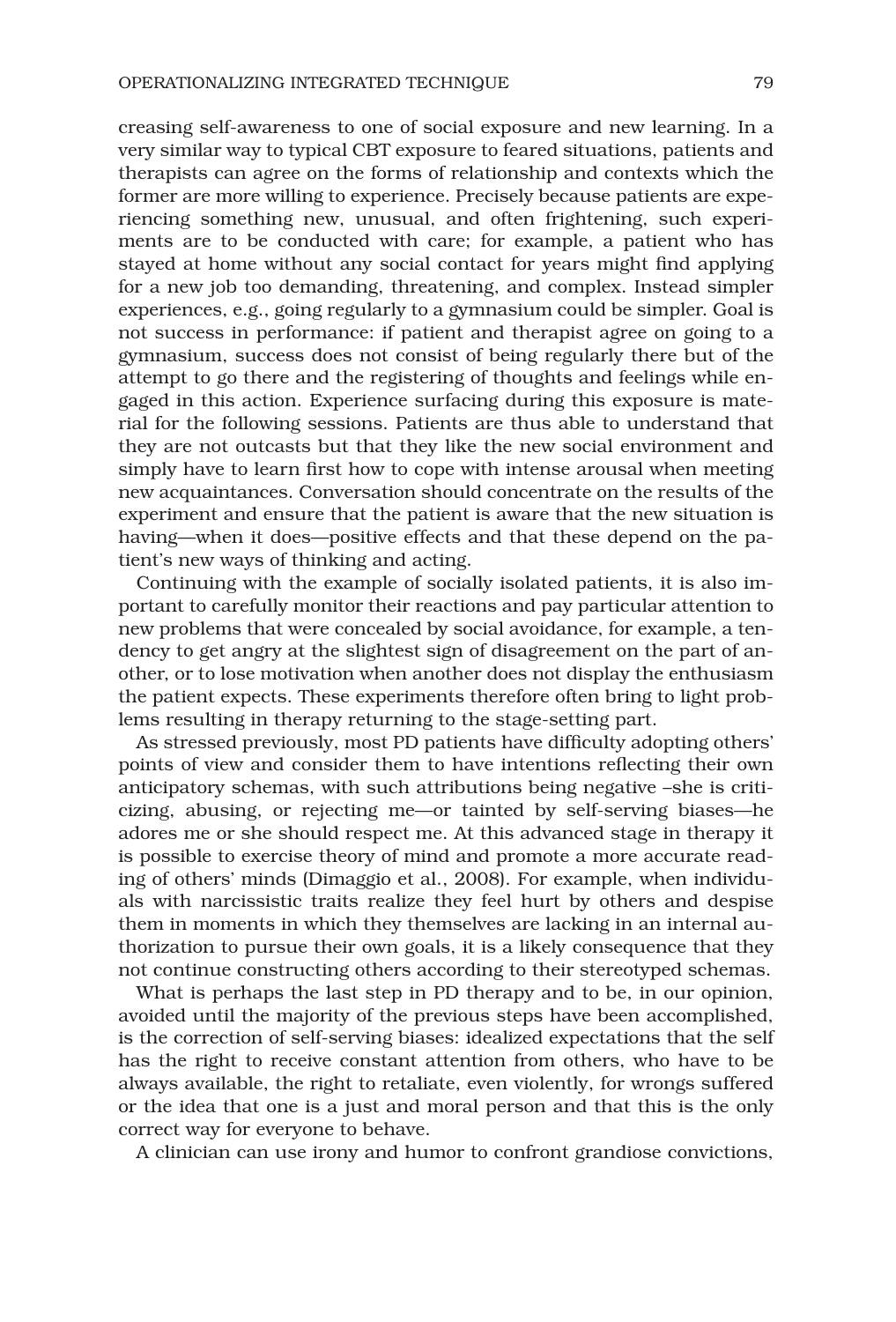idealized expectations, moralizing and so on, so that patients do not take these self-aspects too seriously and learn to put them in the background when appropriate. Therapist's self-disclosure helps greatly; being aware of and ironic about one's own grandiose, defensive or moralistic characteristics, which patients have often easily deduced on their own after years of mutual acquaintance, stimulates cooperative reflection.

#### Discussion and Conclusions

In this work we have constructed a proposal as to how and when to tackle core elements of PD with prominent inhibited traits such as poor metacognition, stereotyped schemas of self-with-other and over-regulation of affects, moving from collecting detailed autobiographical memories, to promoting self-awareness and then using psychological information to promote change.

The arguments we have expounded here have some advantages and we believe that they are, at least in part, innovative. The first advantage is that we supply criteria with which to adjust the timing of interventions and a sequence in which they can be applied. Among signs that one can pass from simpler to more complex steps are: improved metacognition, symptom relief or absence of deterioration, fostered in-session positive atmosphere and therapeutic alliance or repaired alliance ruptures, and increased retrieval of self-memories.

Note that we are not advocating a stage-model of therapy. The starting point comes from current patient status; if he or she spontaneously tells detailed stories with good emotional awareness and a skilled description of psychological cause-effect relationship, e.g., understanding why he or she felt an emotion in response to another's behavior, the therapist can start directly from the next level, i.e., eliciting associated episodes. One can also move back and forth along the step-by-step procedure as new patterns of thinking and feeling emerge or in line with in-session fluctuations in metacognition. For example, a patient displaying good emotional awareness might talk about being rejected and later in the session describe his or her poor self-efficacy at work only with abstract statements. In this case the exploration of the second theme needs to start from eliciting autobiographical episodes, an unnecessary step as regards the rejection theme.

The method of working proposed here is a heuristic that therapists from different schools could apply in different ways according to the model they adopt. Thus a psychodynamic or interpersonal therapist might provide further detail about how to achieve empathy while a CBT therapist might emphasize technical methods for reducing symptoms or changing dysfunctional beliefs. Our proposals could be readily transformed into measurement tools. For example, task-analytic transcript analysis (Greenberg, 2007) could be used to evaluate therapist compliance with the sequence proposed and this in turn could be related to outcome measures.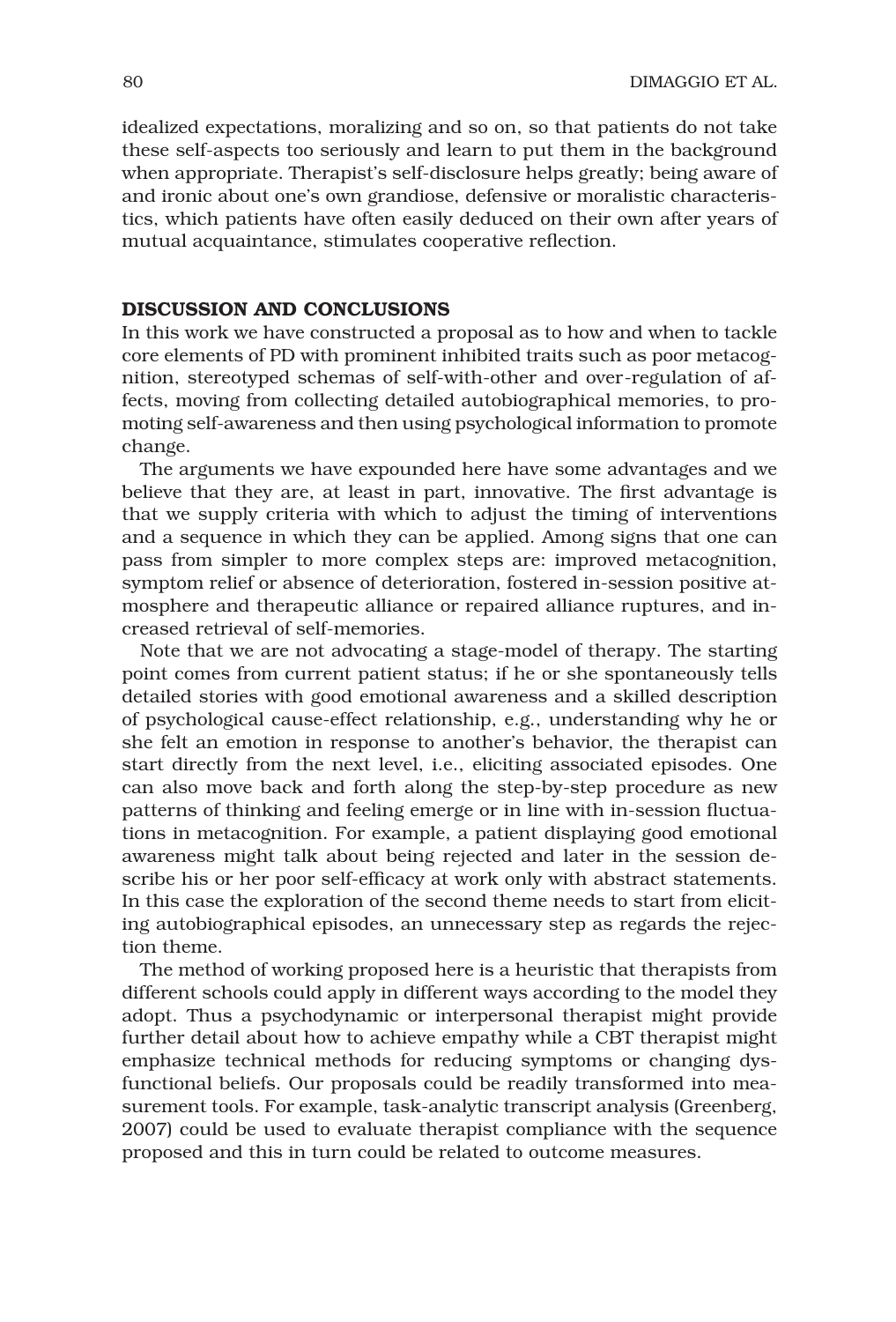One might also test the idea that the sequence we propose is effective with some populations, while early interventions aimed at symptom relief—there is, in fact, evidence that symptom relief improves the quality of the alliance (Westen, Novotny, & Thompson-Brenner, 2004)—work better with other patients. Finally, though tailored for patients with inhibited traits, many aspects of this procedure could be adapted to patients with dysregulated traits once containment (Livesley, 2003) has been achieved. In any case, we believe that following the perspective we provide here could open promising avenues for research and offer a guide for treating an understudied PD population.

#### **REFERENCES**

- Angus, L., & McLeod, J. (Eds) (2004). *Handbook of narrative psychotherapy: Practice, theory and research*. Thousand Oaks, CA: Sage.
- Andersen, S. M., Thorpe, J. S., & Kooij, C. S. (2007). Character in context: The relational self and transference. In Y. Shoda, D. Cervone, & G. Downey, (Eds.), *Persons in context: Constructing a science of the individual*. (pp. 169– 200). New York: Guilford.
- Bach, M., de Zwaan, M., Ackard, D., Nutzinger, D. O., & Mitchell, J. E (1994). Alexithymia: Relationship to personality disorders. *Comprehensive Psychiatry*, *35*, 239–243.
	- Bateman, A., & Fonagy P. (2004). *Psychotherapy for borderline personality disorder: Mentalization-based treatment.* Oxford: Oxford University Press.
	- Benjamin, L. S. (1996). *Interpersonal diagnosis and treatment of personality disor*ders. (2nd ed.) New York: Guilford.
	- Beutler, L. E., Castonguay, L. G., & Follette, W. C. (2006). Integration of therapeu-L. G. Castonguay, & L. E. Beutler (Eds.), *Principles of therapeutic change that work* (pp. 111–116). New York: Oxford University Press.
	- Castonguay, L. G., & Beutler, L. E. (Eds.) *that work*. New York: Oxford University Press.
- Castonguay, L. G., & Beutler, L. E. (2006b). Principles of therapeutic change: A task force on participants, relationships, and techniques factors. *Journal of Clinical Psychology, 62,* 631–638.
- Clarkin, J. F. (2008) Clinical approaches

to axis II comorbidity: Commentary. *Journal of Clinical Psychology: In-Session, 64,* 222–230.

- Clarkin, J. F. (2012). An integrated approach to psychotherapy techniques for patients with personality disorder. *Journal of Personality Disorders*, *26*, 44– 63.
- Critchfield, K. L. (2012). Tailoring common treatment principles to fit individual personalities. *Journal of Personality Disorders*, *26*, 110–127.
- Critchfield, K. L., & Benjamin, L. S. (2006a). Integration of therapeutic factors in treating personality disorders. In. L. G. Castonguay & L. E. Beutler (Eds.), *Principles of therapeutic change that work* (pp. 253–271). New York: Oxford University Press.
- Critchfield, K. L., & Benjamin, L. S. (2006b). Principles for psychosocial treatment of personality disorder: Summary of the APA Division 12 Task Force/ NASPR review. *Journal of Clinical Psychology, 62,* 661–674.
- tic factors in dysphoric disorders. In De Rick, A., & Vanheule, S. (2007). Alexithymia and DSM-IV personality disorder traits in alcoholic inpatients: A study of the relation between both constructs. *Personality and Individual Differences*, *43*, 119–129.
- (2006a). *Principles of therapeutic change*  Dimaggio, G., Carcione, A., Salvatore, G., Semerari, A., & Nicolò, G. (2010). A rational model for maximizing the effect of regulating therapy relationship in personality disorders. *Psychology and Psychotherapy: Theory, Research and Practice*, *83*, 363–384
	- Dimaggio, G., Lysaker, P. H., Carcione, A., Nicolò, G., & Semerari, A. (2008).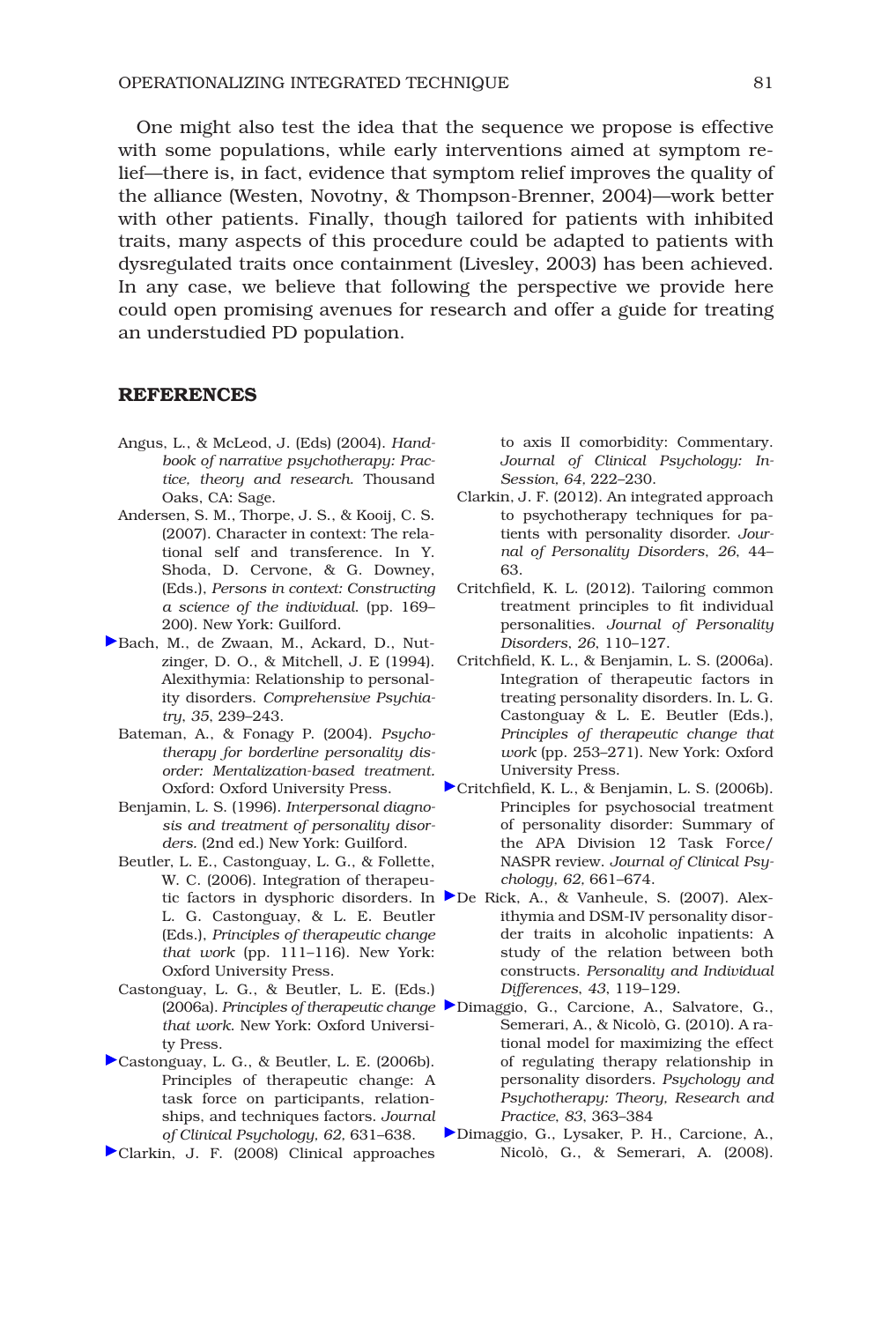Know yourself and you shall know the other . . . to a certain extent: Multiple mindreading. *Consciousness and Cognition*, *17*, 778–789.

- Dimaggio, G., Procacci, M., Nicolò, G., Popolo, R., Semerari, A., Carcione, A., & tion in narcissistic and avoidant personality disorders: Analysis of four psychotherapy patients. *Clinical Psychology and Psychotherapy*, *16*, 386– 401.
	- Dimaggio, G., Semerari, A., Carcione, A., Nicolò, G., & Procacci, M. (2007). *Psychotherapy of personality disorders: Metacognition, states of mind and interpersonal cycles.* London: Routledge.
- Ebner-Priemer, U. W., Welch, S. S., Grossman, P., Reisch, T., Linehan, M. M., & Bohus, M. (2007). Psychophysiological ambulatory assessment of affective ty disorder. *Psychiatry Research*, *150*, 265–275.
- Flückiger, C., Caspar, F., Holtforth, M. G., & tients's strength: A microprocess approach. *Psychotherapy Research*, *19*, 213–223.
	- Some clinical and theoretical considerations in the treatment of a borderline patient. *International Journal of Psycho-Analysis, 72,* 639–656.
	- Fonagy, P., Gergely, G., Jurist, E. L., & Target, M. (2002). *Affect regulation, mentalization, and the development of the self*. New York: Other Press.
	- *chiatry in clinical practice.* (4th ed). Arlington, VA: American Psychiatric Publishing.
- Helmes, E., McNeill, P. D., Holden, R. R., & Jackson, C. (2008). The construct of alexithymia: Associations with defense mechanisms. *Journal of Clinical Psychology, 64,* 318–331.
	- Hermans, H.J.M., & Dimaggio, G. (Eds.) *therapy*. London: Routledge.
	- Kernberg, O. F. (1975). *Borderline conditions and pathological narcissism.* Northvale, NJ: Aronson.
	- Lambert, M. J., & Ogles, B. M. (2004). The efficacy and effectiveness of psychotherapy. In M. J. Lambert (Ed.), *Bergin and Garfield's handbook of psycho-*

*therapy and behavior change* (5th ed., pp. 139–193). New York: Wiley.

- paths of influence of self-reflection on Lawson, R., Waller, G., Sines, J., & Meyer, C. (2008) Emotional awareness among eating-disordered patients: The role of narcissistic traits. *European Eating Disorders Review, 16*, 44–48
- Lysaker, P. H. (2007). Poor metacogni-Levy, K. N., Meehan, K. B., Kelly, K. M., Reynoso, J. S., Weber, M., Clarkin, J. F., & Kernberg, O. F. (2006). Change in attachment patterns and reflective function in a randomized control trial of transference-focused psychotherapy for borderline personality disorder. *Journal of Consulting and Clinical Psychology*, *74*, 1027–1040.
	- Linehan, M. M. (1993). *Cognitive behavioural treatment of borderline personality disorder*. New York. Guilford.
	- Livesley, W. J. (2003). *Practical management of personality disorders.* New York: Guilford.
- dysregulation in borderline personali-Livesley, W. J. (2007). An integrated approach to the treatment of personality disorder. *Journal of Mental Health*, *16*, 131–148.
- Willutzki, U. (2009). Working with pa-Livesley, W. J. (2008a). Integrated therapy for complex cases of personality disorder. *Journal of Clinical Psychology: In-Session, 64,* 207–221.
- Fonagy, P. (1991). Thinking about thinking: Livesley, W. J. (2008 b). Toward a genetically-informed model of borderline personality disorder. *Journal of Personality Disorders*, *22*, 42–71.
	- Luborsky, L., & Crits-Christoph, P. (1998). *Understanding transference: The core conflictual relationship theme method*  (2nd ed.). Washington, DC: American Psychological Association.
- Gabbard, G. O. (2005). *Psychodynamic psy-*Lynch, T. R., & Cheavens, J. S. (2008). Dialectical behavior therapy for comorbid personality disorders. *Journal of Clinical Psychology: In-Session, 64,* 154– 167.
	- Lysaker, P. H., & Hermans, H. J. M. (2007). The dialogical self in psychotherapy for persons with schizophrenia: A case study. *Journal of Clinical Psychology: In-Session*, *63*, 129–139.
	- (2004). *The dialogical self in psycho-*Main, M., Kaplan, N., & Cassidy, J. (1985). Security in infancy, childhood and adulthood: A move to the level of representation. *Monographs of the Society for Research in Child Development, 50*, 66–104.
		- Meyer, B., & Pilkonis, P. A. (2005). An attachment model of personality disorders. In, M. F. Lenzenweger, & J. F.